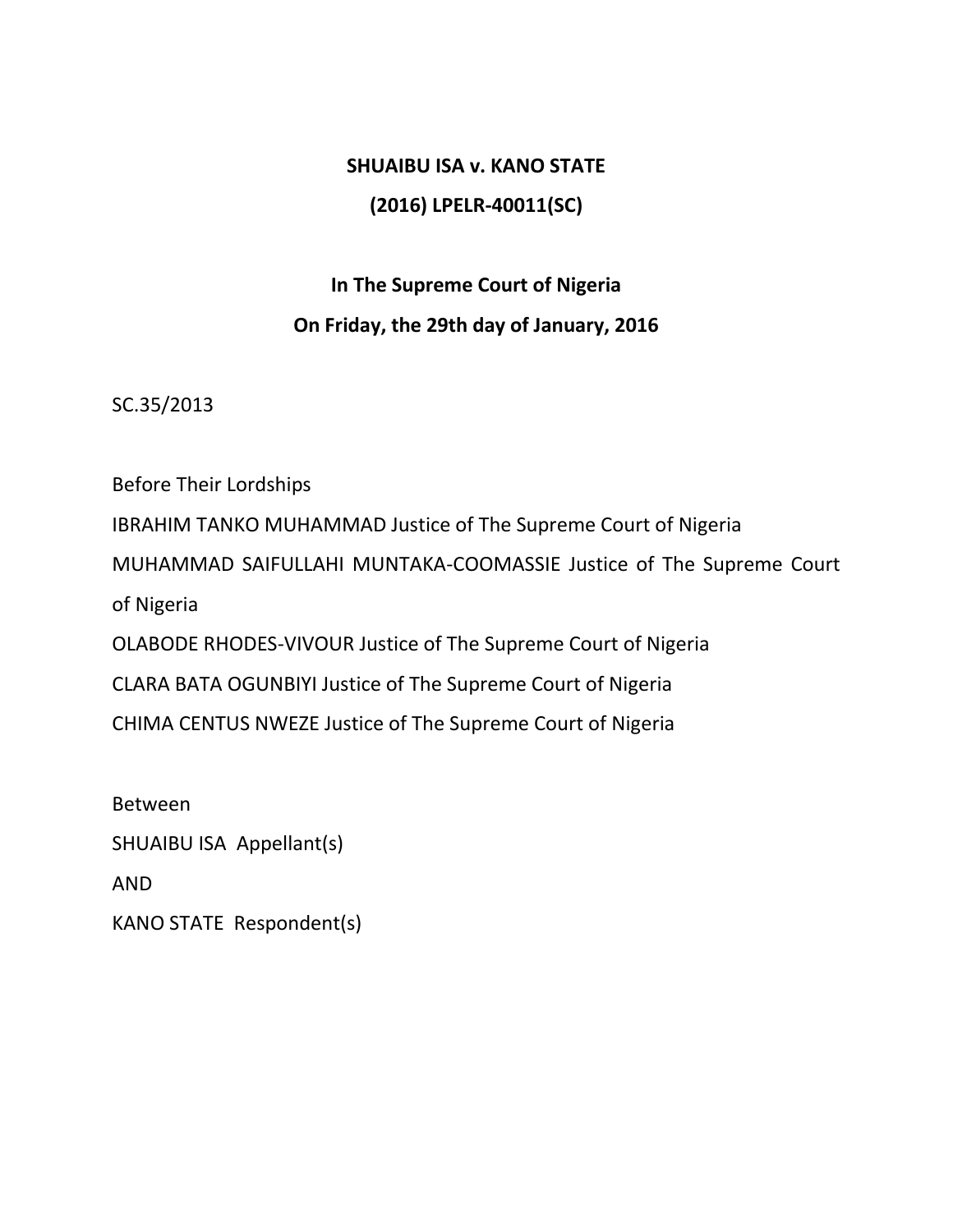### Other Citations

#### RATIO DECIDENDI

1. CRIMINAL LAW AND PROCEDURE - OFFENCE OF RAPE: Nature of the offence of rape

"The act of rape is by nature unlawful because the concept involves an aggressive carnal knowledge of a female without her consent. Consent in this context must be devoid of any form of external influence. A child who is under age is not however capable of giving consent. Rape is by nature grave, devastating, traumatic; it also reduces the totality of the victim's personality. Several definitions given to rape are all characterized by an absence of consent as a common feature. A number of such definitions include those arrived at by this Court in the case of Posu V. State (supra) at page 414 where Fabiyi (JSC) held same as:-''An unlawful sexual intercourse with a female without her consent. It is an unlawful carnal knowledge of a woman by a man forcibly and against her will. It is the act of sexual intercourse committed by a man with a woman who is not his wife without her consent."Adekeye (JSC) also at page 416 sees rape in legal parlance as: "an unlawful carnal knowledge of a woman or girl without her consent or with her consent if the consent is obtained by force or by means of threat or intimidation of any kind or by fear or harm, or by means of false and Fraudulent representation as to the nature of the act or in the case of a married woman by personating her husband." In summary therefore, rape can be interpreted as an unlawful carnal knowledge or non-consensual sex; that is, penetration without consent." Per OGUNBIYI, J.S.C. (Pp. 10-11, Paras. D-D) (...read in context)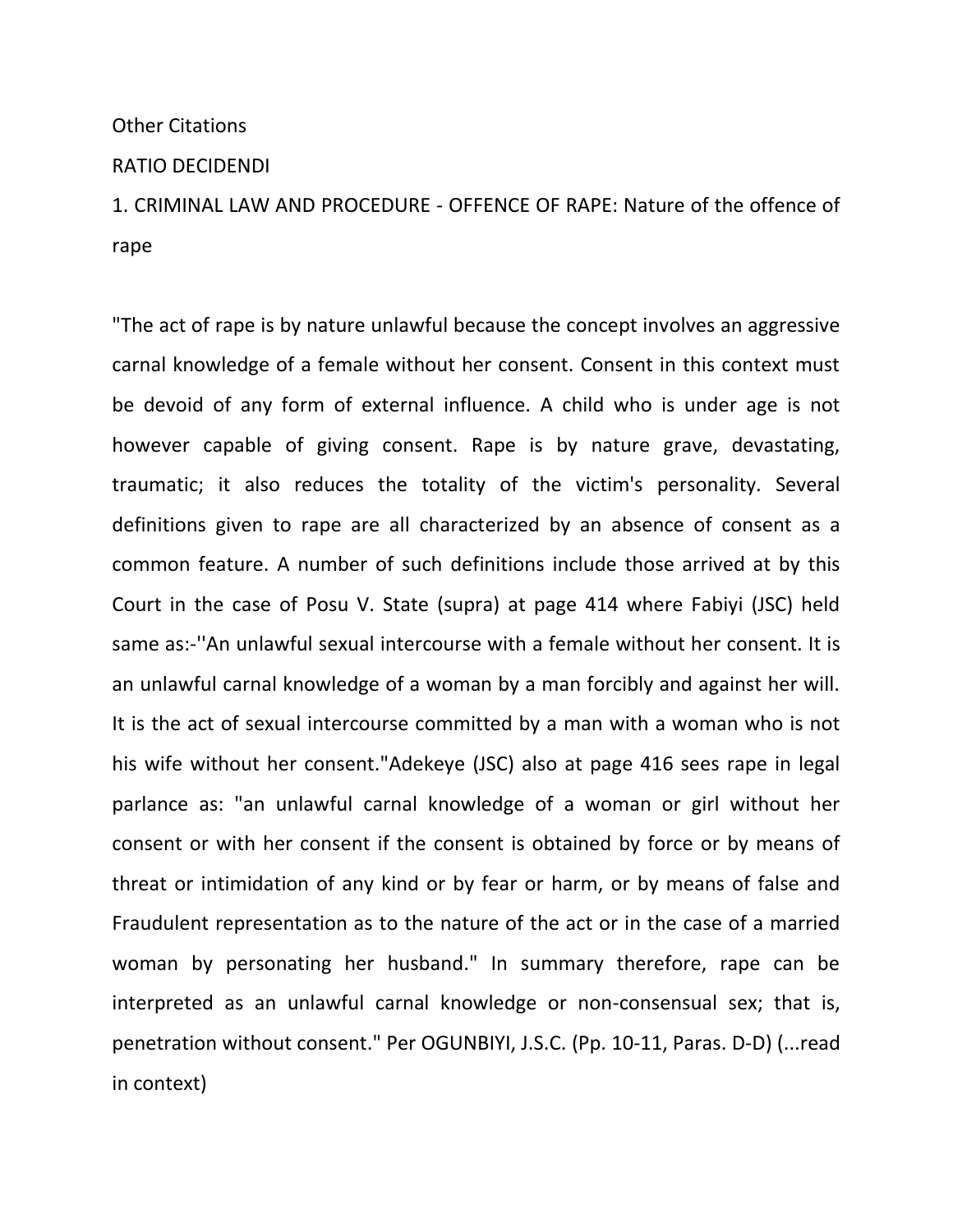2. CRIMINAL LAW AND PROCEDURE - CONFESSIONAL STATEMENT: Effect of failure to object to the admission of as of a confessional statement

"If an accused person does not object when his confessional statement is being tendered, the only reasonable conclusion is that it was made voluntarily. See Bello Shurumo V. the State (2010) 19 NWLR (Pt 1226) 73 wherein it was held that the failure to object the two confessional statements when they were tendered and admitted as exhibits was held as conclusive evidence that they were both made voluntarily. This is more so when a counsel stands by and allows exhibits to sail smoothly through without any objection." Per OGUNBIYI, J.S.C. (Pp. 20-21, Paras. E-A) (...read in context)

3. CRIMINAL LAW AND PROCEDURE - OFFENCE OF RAPE: What is the most essential ingredient in the proof of rape

"In proof of rape therefore, the most essential ingredient of the offence is penetration, the extent no matter how slight will serve sufficient proof. It is well accepted and settled that penetration, with or without emission, is sufficient even where the hymen is not ruptured. The slightest penetration has served as sufficient to constitute the act of sexual intercourse. Again see Iko V. State, Ogunbayo V. State and State V. Ojo all under reference (supra) also Jegede V. State (2001) 14 NWLR (Pt.733) 264." Per OGUNBIYI, J.S.C. (P. 12, Paras. D-F) (...read in context)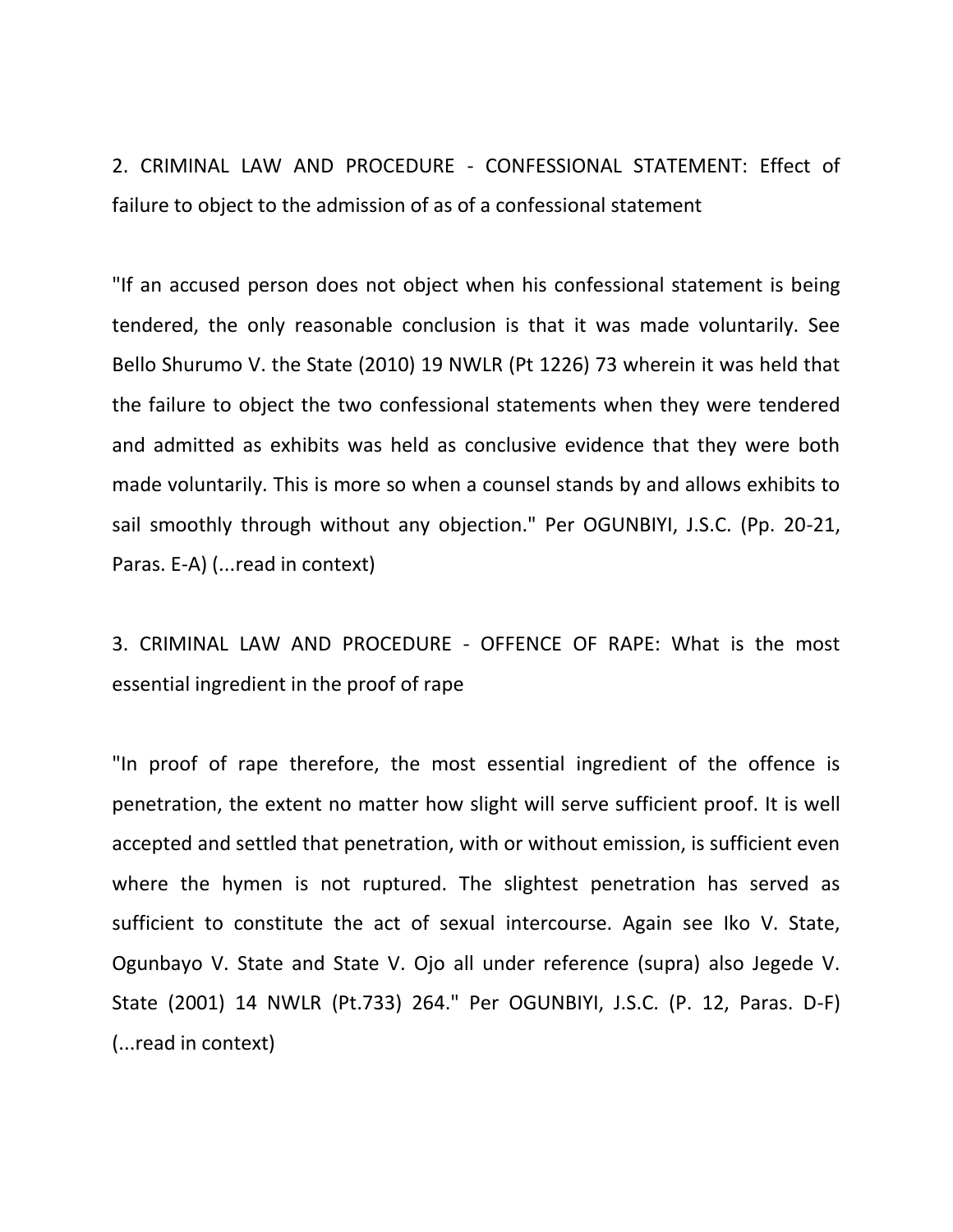4. CRIMINAL LAW AND PROCEDURE - OFFENCE OF RAPE: Whether partial or incomplete penetration is sufficient proof of the offence of rape

"In proof of penetration, the law is trite as submitted by respondent's counsel that partial or incomplete penetration is sufficient proof of the offence of rape and authorities both at Common Law and also under our statutes are in unison on this point. The authorities cited by the learned counsel for the appellant therefore, all, support the case of the Respondent on the foregoing principle as enunciated. A prominent authority in support is the case of Ogunbayo V. State (supra) where this Court said thus at pages 182 182:- "The important and essential ingredient of the offence of rape is penetration. Sexual intercourse is deemed complete upon proof of penetration of the penis into the vagina. Emission is not a necessary requirement. Any or even the slightest penetration will be sufficient to constitute the act of intercourse. Thus, where penetration is proved but not of such a depth as to injure the hymen, it will be sufficient to constitute the crime of rape. Therefore, proof of the rupture of hymen is unnecessary to establish the offence of rape." " Per OGUNBIYI, J.S.C. (Pp. 13-14, Paras. F-E) (...read in context)

5. CRIMINAL LAW AND PROCEDURE - OFFENCE OF RAPE: What amounts to sufficient penetration in proof of rape

"It is settled that sexual interference is deemed complete, upon proof of penetration of the penis into the vagina.It was held in the English case of R. U. Marsden (1891) 2 QB 149 at 150, per Lord Coleridge, C.J. that emission is not a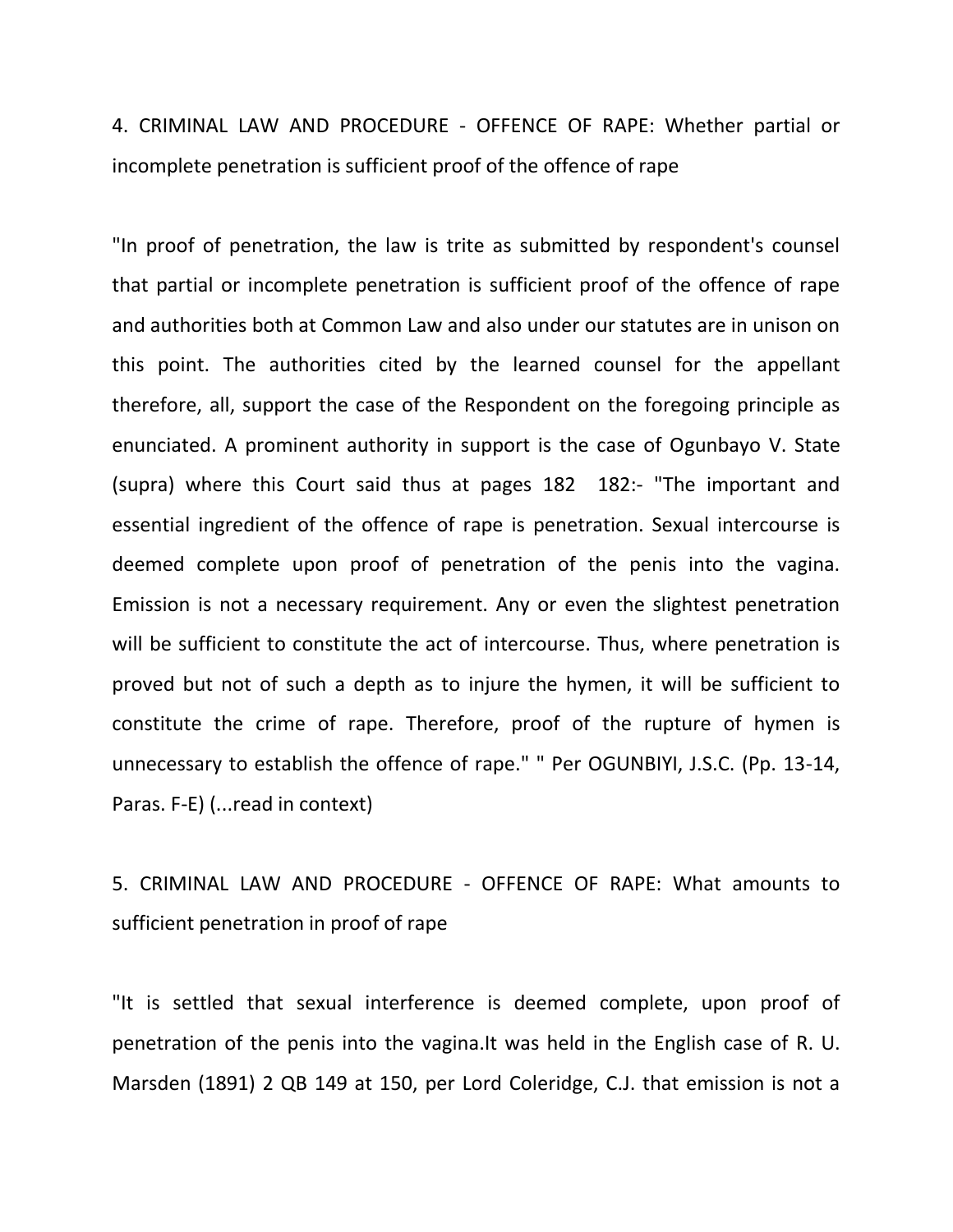necessary requirement. Our Nigerian Case law is replete with authorities that even the slightest penetration will be sufficient to constitute the act of sexual intercourse. Thus, even where penetration was proved but not of such a depth as to injure the hymen, it has been held to be sufficient to constitute the crime of rape. See: The State v. Ojo (1980) 2 NCR 391 at 395; Jegede V The State (2001) 7 SCNJ 135 at 141. Thus, discharge of "whitish", "greenish", "reddish" or whatever colour of fluid in a rape offence, is not considered credible evidence for establishing the offence of rape." Per MUHAMMAD, J.S.C. (P. 30, Paras. B-E) (...read in context)

# 6. CRIMINAL LAW AND PROCEDURE - CORROBORATION IN THE OFFENCE OF RAPE: What amounts to corroboration in the offence of rape

"Corroboration in a rape case, is that evidence which tends to show that the story of the victim, the prosecutrix, it is the accused that committed the crime. Such evidence need not to be direct. It suffices if it corroborates the said evidence in some material particular to the charge in question. Ezegbo V State NCC 7 page 426. Secondly, where the child is a minor of some discernable age, her sworn evidence need no further corroboration. This Court, in the case of Okoyomon V. The State (1973) NSCC, held per Elias, CJN. as follows: "We may observe that in the very recent case of DPP V. Hester (1992) 3 WLR 869, in which there is an authoritative review of nearly all leading authorities on the subject in English Law, the House of Lords held that the unsworn evidence of a child could amount to corroboration of the sworn evidence of another child."This was in a case where conviction was based mainly on the sworn evidence of two young girls. The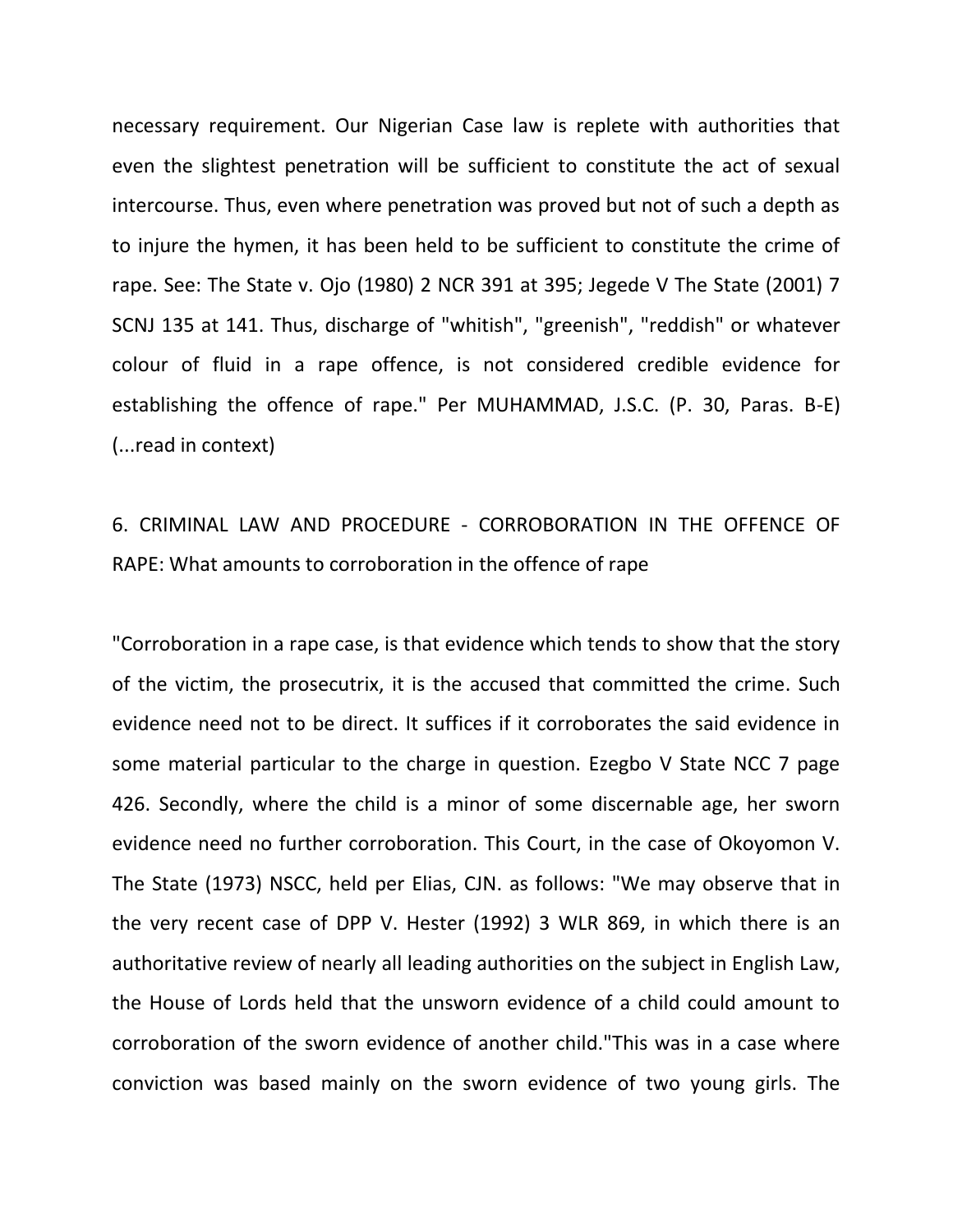prosecutrix was between the age of 11 and 12 years of age." Per MUHAMMAD, J.S.C. (Pp. 31-32, Paras. B-A) (...read in context)

7. CRIMINAL LAW AND PROCEDURE - OFFENCE OF RAPE: Ingredients which the prosecution must prove to sustain the conviction of the offence of rape

"The law is settled and well grounded that the prosecution has the burden and duty to prove the accused person guilty of the following ingredients in order to sustain the conviction of the offence of rape: (a) that the accused had sexual intercourse with the prosecutrix; (b) that the act of sexual intercourse was done without her consent or that the consent was obtained by fraud, force, threat, intimidation, deceit or impersonation;(c) that the prosecutrix was not the wife of the accused; (d) that the accused had the mensrea, the intention to have sexual intercourse with the prosecutrix without her consent or that the accused acted recklessly not caring whether the prosecutrix consented or not.(e) that there was penetration.See Ogunbayo V. State (2007) 8 NWLR (Pt 1035) 157; Upahar v. State (2003) 6 NWLR (pt 816) 230; State V. Ojo (1980) 2 NCR 391; Okoyomon V. State (1973) 1 SC 21; State V. Anolue (1983) 1 NCR 71 and Iko V. State (2001) 14 NWLR (Pt.732) 221.' Per OGUNBIYI, J.S.C. (Pp. 11-12, Paras. E-C) (...read in context)

8. CRIMINAL LAW AND PROCEDURE - OFFENCE OF RAPE: Statutory provision as regards the offence of rape and its punishment

"Section 282 and 283 of the Penal Code. No. 18 of 1959, designated as Cap 89 in the Laws of Northern Nigeria, 1963, relate to the offence of rape and its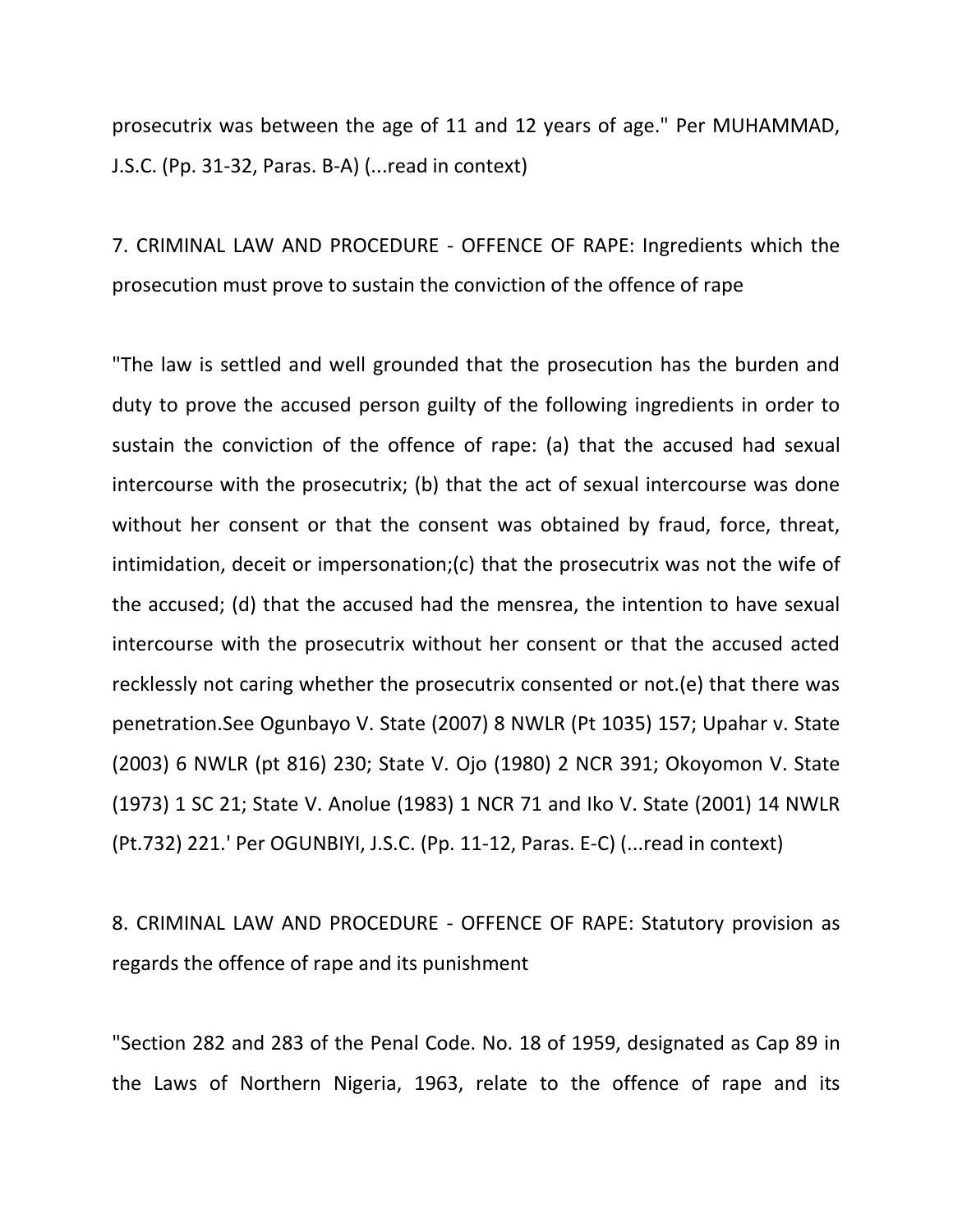punishment. The Sections provide as follows:282(1) A man is said to commit rape who, save in the case referred to in Sub-Section (2). Has sexual intercourse with a woman in any of the following circumstances:(a) against her will:(b) without her consent;(c) with her consent, when her consent has been obtained by putting her in fear of death or of hurt;(d) with her consent, when the man knows that he is not her husband and that her consent is given because she believes that he is another man to whom she is or believes herself to be lawfully married;(e) with or without her consent, when she is under fourteen years of age or of unsound mind;(2) Sexual intercourse by a man with his own wife is not rape, if she has attained to puberty.(283) Whoever commits rape, shall be punished with imprisonment for life or for any less term and shall also be liable to fine." Per MUHAMMAD, J.S.C. (P. 28, Paras. A-F) (...read in context)

9. EVIDENCE - CORROBORATION: Whether it is desirable to have corroborative evidence in support of an offence

"On the issue of corroboration of the offence, it should be noted that no law in Nigeria, as of now that says that corroboration is necessary. It is however, desirable to get the evidence of the prosecution strengthened by other implicating evidence against the accused See: Reekie V. The Queen (1954) 14 COACA 501 at 502; State V. Ojo (1980) 2 NCR 391; Ogunbayo V. State (2007) 8 NWLR (Pt.1035) 157." Per MUHAMMAD, J.S.C. (Pp. 30-31, Paras. F-A) (...read in context)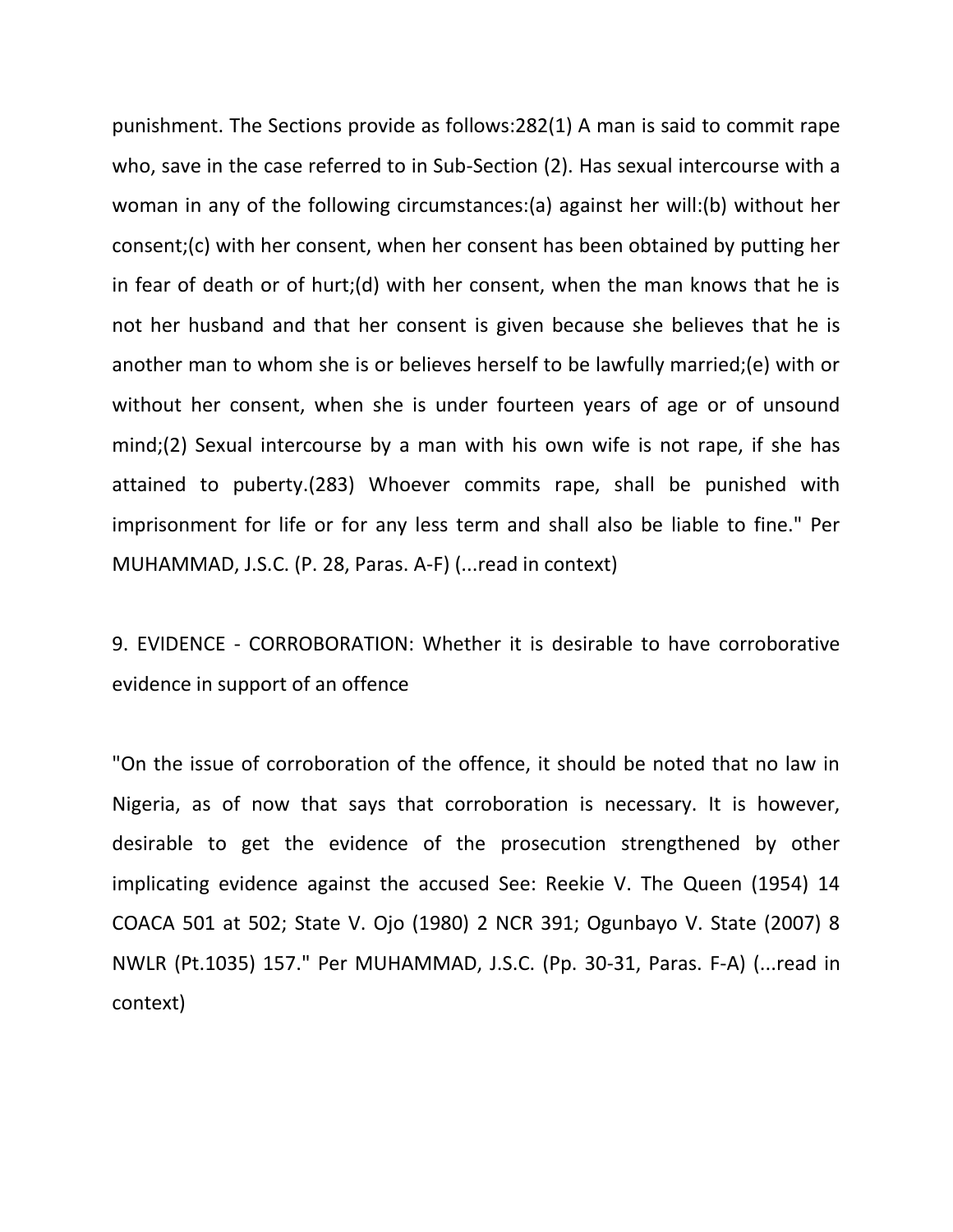10. EVIDENCE - CONFESSION: When a confession will amount to an admission of guilt

"The law is well settled also that for a confession to amount to an admission of guilt, it must be positive, direct and unequivocal as to the commission of the offence for which the accused is charged. See Patrick Joven and Ors. V. The State (1973) 5 SC 17." Per OGUNBIYI, J.S.C. (P. 20, Paras. D-E) (...read in context)

11. EVIDENCE - : Whether the sworn evidence of a minor requires corroboration

"...The law is trite and well settled that Pw1, though a minor needed no corroboration of her evidence which was sworn on oath. See again the case of Ogunbayo v. The State (supra) where it was held that a sworn evidence of a minor requires no corroboration." Per OGUNBIYI, J.S.C. (P. 16, Paras. C-D) (...read in context)

12. EVIDENCE - CONFESSION: Whether a voluntary confessional statement is deemed to be relevant fact against the person who made it

"By virtue of the provision of Section 27(a) of the Evidence Act, a confession, if made voluntary is deemed to be relevant fact as against the person who made it." Per OGUNBIYI, J.S.C. (P. 20, Paras. C-D) (...read in context)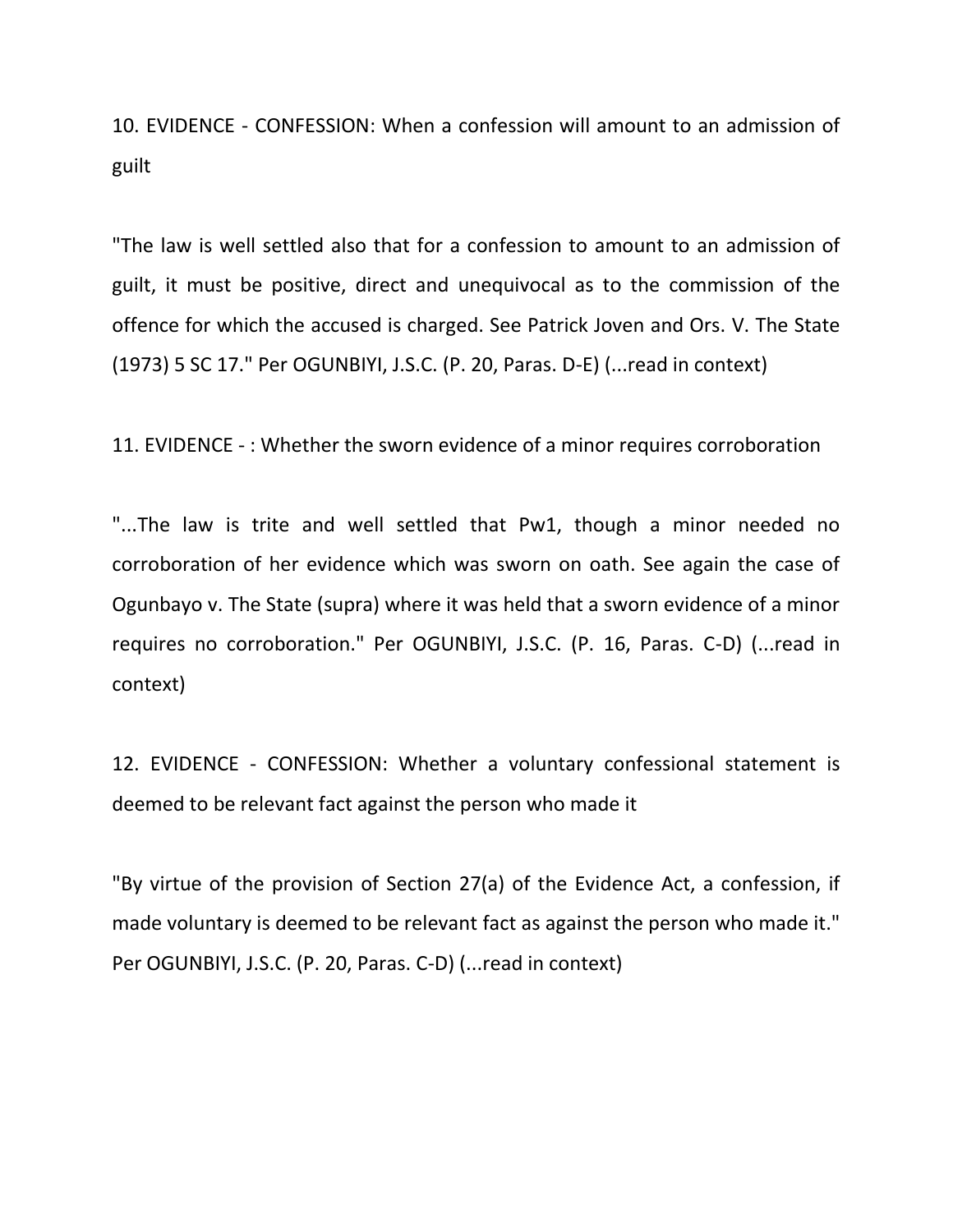CLARA BATA OGUNBIYI, J.S.C. (Delivering the Leading Judgment): The appeal herein is against the decision of the Court of Appeal, Kaduna Division delivered on the 4th June, 2012 in appeal No. CA/K/247/2010. The appellant, at the Court below appealed against his conviction and sentence by the High Court of Kano State sitting at Kano on a charge of rape as follows:-

CHARGE:-That you Shuaibu Isa "m" of Unguwa Uku Quarters Kano within Kano Judicial Division on U/5/2005 at Unguwa Uku committed rape on one Aigha Ado "f" of 8 years old and thereby committed an offence punishable under Section 283 of the Penal Code.

### STATEMENT OF FACTS:-

Pursuant to Section 211 of the 1999 Constitution and Section 7 of the Criminal Procedure Code, Cap 37, Laws of Kano State, the respondent proffered the foregoing lone count charge of rape against the appellant punishable under Section 283 of the Penal Code.

The prosecution listed seven (7) witnesses but called six (6) including the mother of the prosecutrix and a medical doctor from Aminu Kano Teaching Hospital Kano. The appellant defended himself. The proceedings commenced in the trial Court with the affirmation of one Abubakar Gezawa as interpreter of the proceedings from English into Hausa and vice-versa.

The evidence in the trial Court started off with PW1 (the victim of the rape). She was twelve years old at the date of giving evidence and affirmed to speak the truth. She narrated her ordeal which dated back to three years prior to the date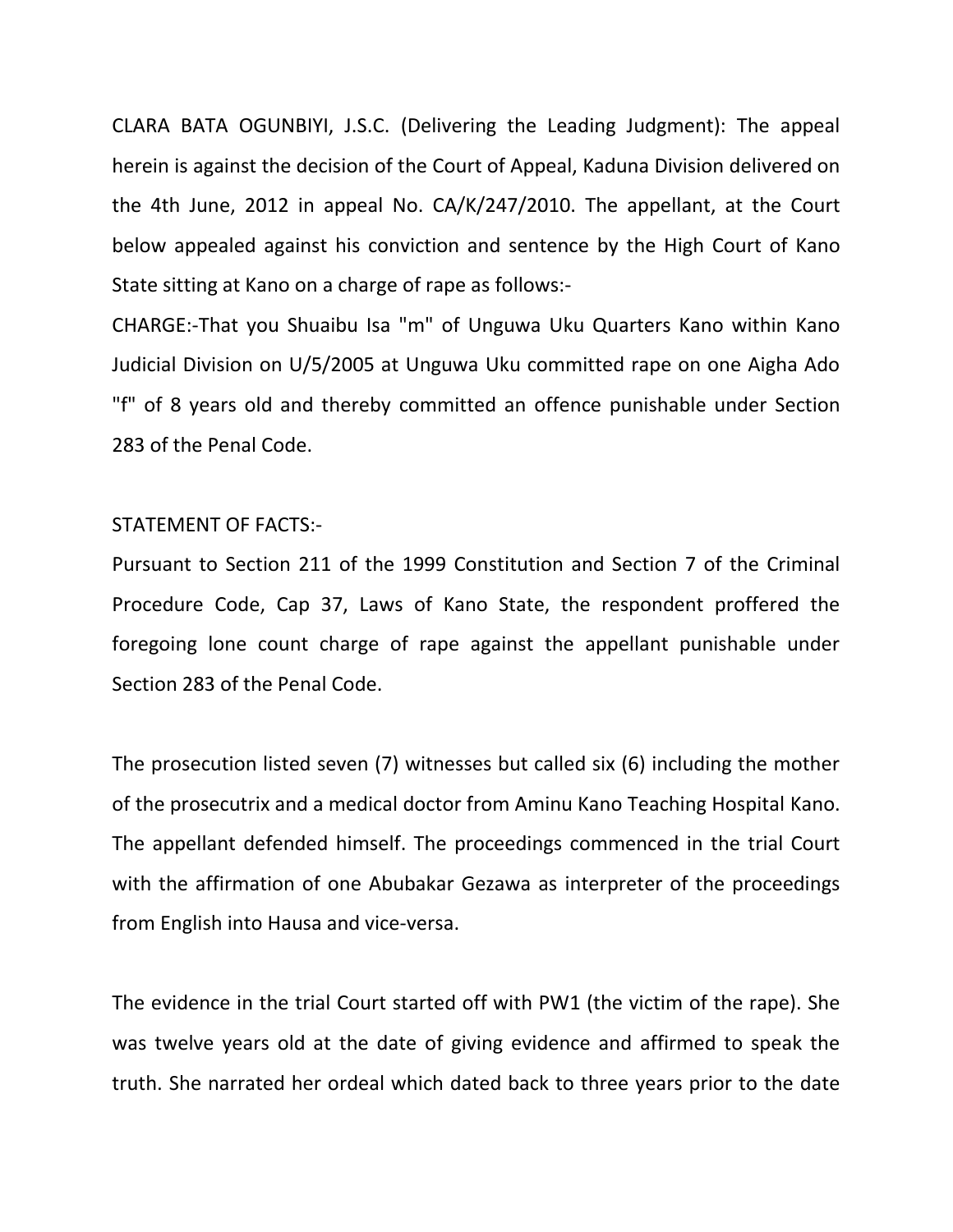of giving evidence; that on her way from her mothers place at Unguwa Uku, she met the appellant who pleaded and gave her money to buy him pure water and which she obliged him as requested; that upon bringing the pure water, the appellant held her hand, dragged her to an uncompleted building, removed her wrapper and pants.In her own words as recorded by the trial Court. "He also removed his trousers and he put his penis into my vagina. I then shouted and someone came to my aid, and we, that is myself and the accused were taken to the police station," See pages 6 - 7 of the record.

PW1 was cross examined by the defence; the learned trial judge also in further cross examination asked the following question:-

"Court to PW1: What made you to shout attracted the person who came to your aid

Witness (Pw1): I shouted because the (sic) of penis open penetration."

See page 6 of the record.

PW2 is one Ismaila Zubairu who upon receiving an information of the suspicious criminal act entered the uncompleted building where he saw both the appellant and Pw1; that which the appellant's trousers were at the knee level with him trying to dress up, the victim had her pants down; that the witness met both the appellant and PW1 facing each other while standing. The witness testified also that he refused to accept the appellant's gift of money but insisted that both the appellant and PW1 were brought out and exposed where people were gathered; that the appellant and his victim were subsequently taken to the police station. The witness was also cross examined.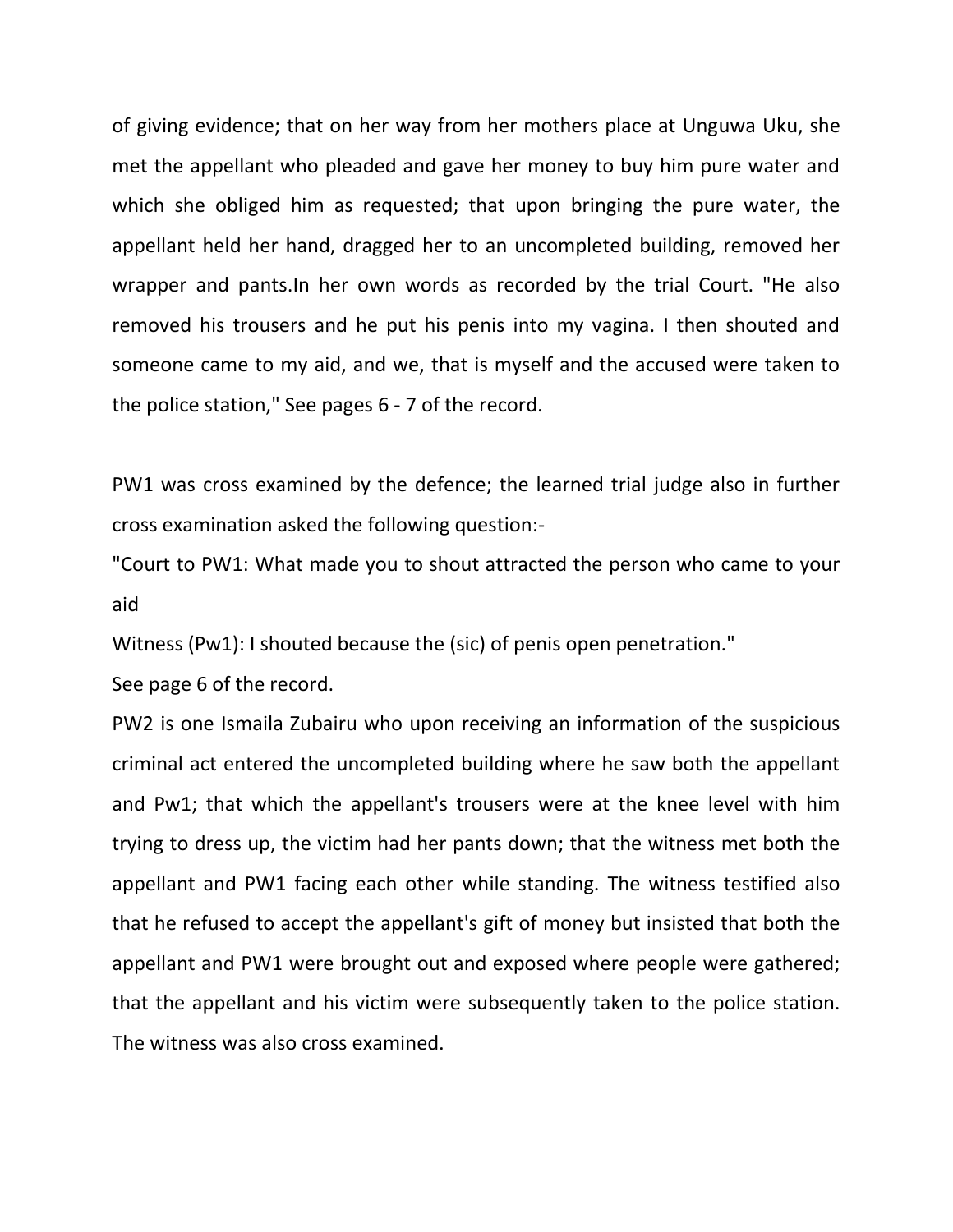PW3 is the mother of the PW1 (the victim). She was told the incident and that was hearsay. She went with PW1 to the hospital and in company of the appellant. The witness was cross examined.

PW4 is the Investigating Police Officer (IPO). He conveyed PW1 the victim, to Aminu Kano Teaching Hospital where she was admitted. The appellant volunteered a statement which was recorded by the witness in English and translated same into Hausa language and the appellant agreed and signed.

The statement was confessional wherein the appellant admitted having committed the offence of rape alleged. This was endorsed by a superior Police officer the person of CSP Yusuf Sani who also signed the statement. While Exhibit 'A' was the medical report, Exhibit 'B' was the appellant's confessional statement. The witness PW4 was also cross examined.

PW5 is the Medical Doctor who examined PW1 and issued a report Exhibit 'A'. In his evidence this was what he said of Pw1's hymen "In this case it is incompletely broken which suggest partial penetration." It is also the witness's evidence that he saw a small discharge from the vagina of PW1 but found no organism or sperm cells; that the HIV test also proved negative. The witness was cross examined on his evidence.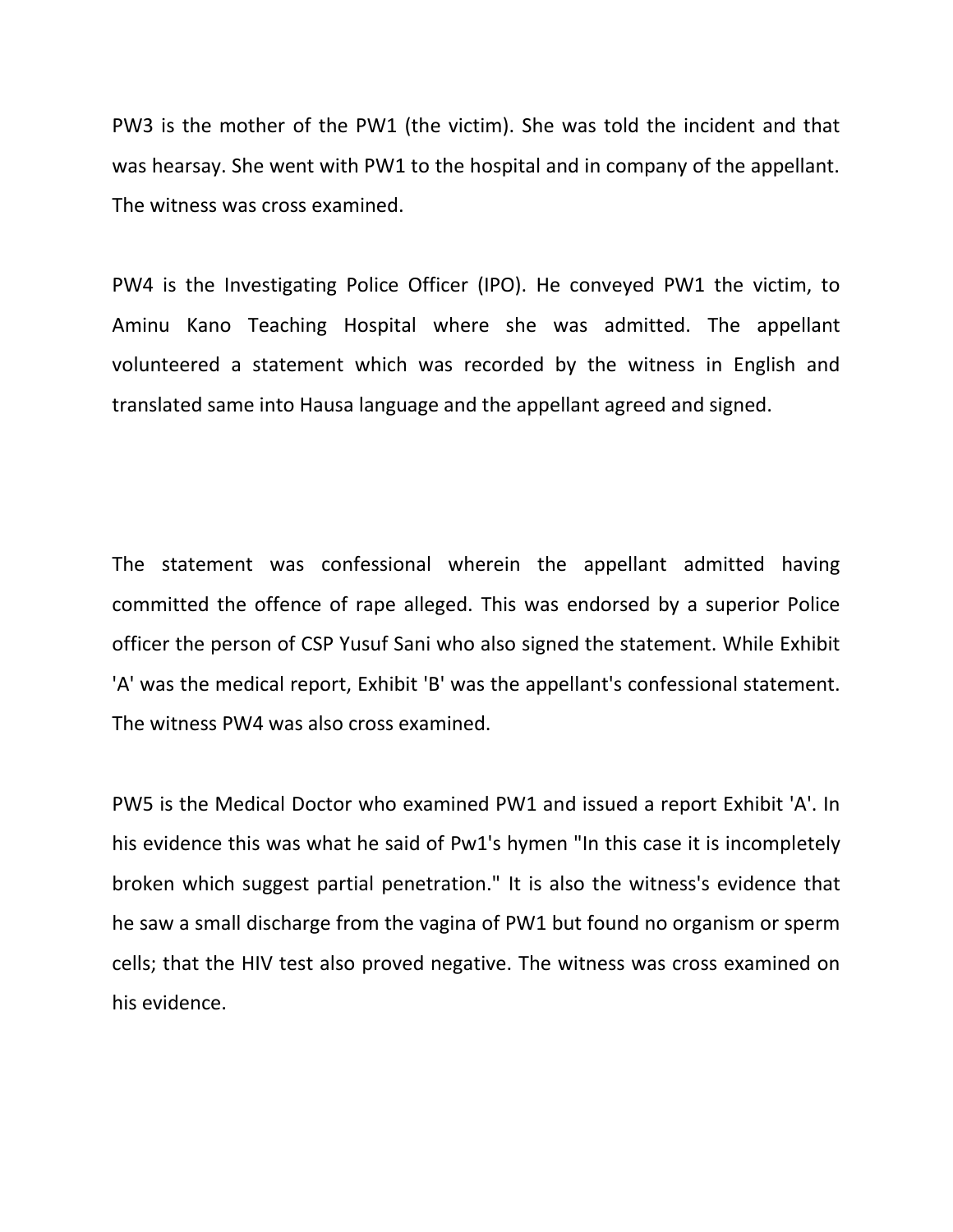PW6 is the 2nd Investigating Police Officer (IPO) who took another statement from the appellant. The statement was admitted as Exhibit 'C'.

#### THE DEFENCE

The appellant testified in his own defence as Dw1 and denied knowing PW1 and the entire allegation and incident. His testimony was that PW1 solicited for money and upon his refusal to oblige her, a man met them and inquired to know what they were doing; that the man held him, (appellant) called his other friends who beat up the witness and was eventually taken to the police station in a vehicle.

Under cross examination the witness identified PW1 as the alleged victim, who begged him for money. He admitted being interrogated by PW4 at Mariri Police station.

Sequel to appraising the evidence for both the prosecution and the defence, the learned trial judge found the appellant guilty as charged and convicted him accordingly. The Court, following the allocutus, proceeded and sentenced the appellant to a ten year term of imprisonment commencing from the date of the commission of the offence charged. The Court also imposed a fine of N10,000.00 on the appellant and in default of payment of which he was to serve an additional one year jail term.

An appeal to the Lower Court was dismissed by a unanimous decision of that Court which affirmed the judgment of the trial High Court. The appellant was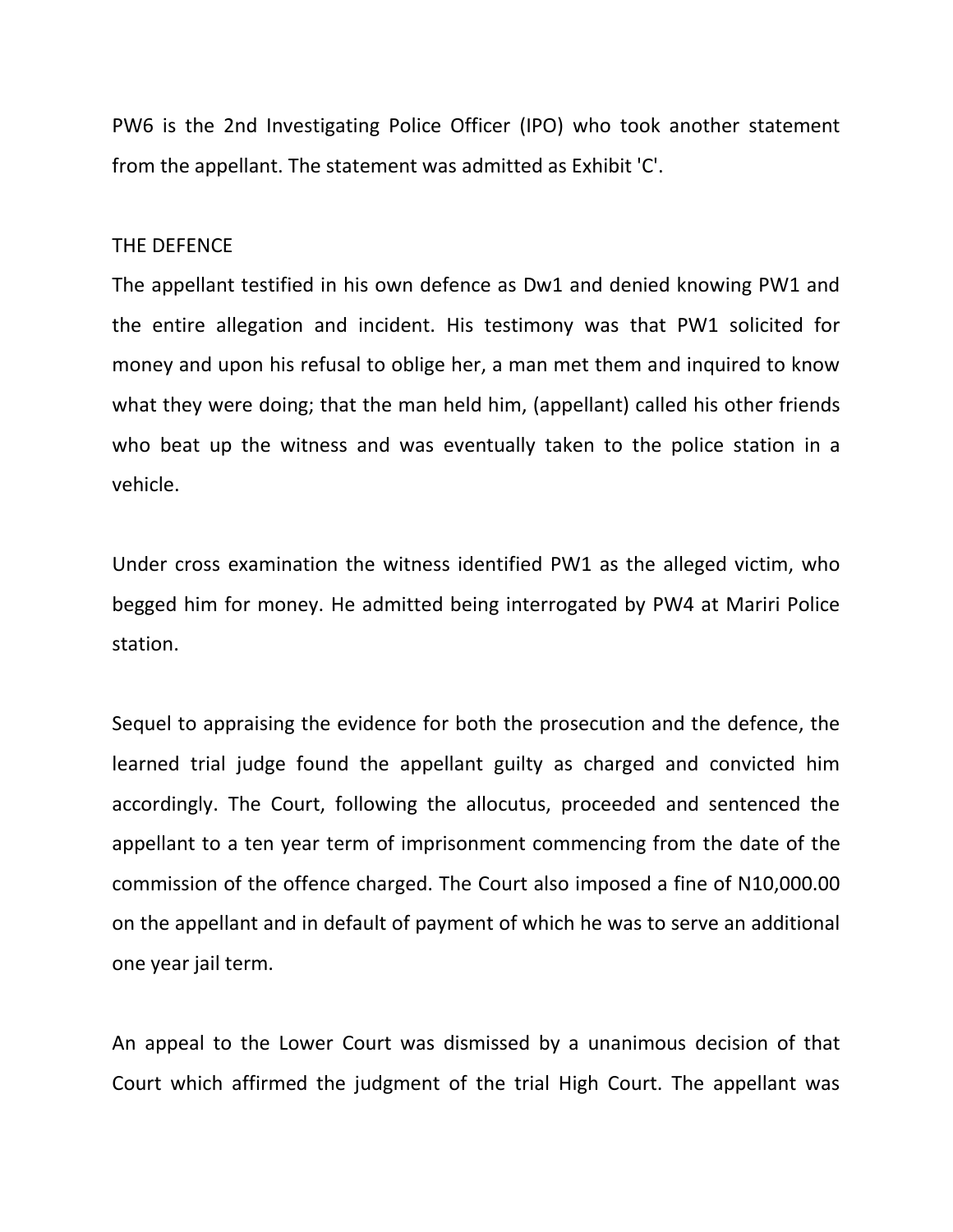dissatisfied again with the outcome of his appeal and hence his filing the notice of appeal to this Court on the 4th July, 2012 and containing five grounds.

In compliance with the Rules of this Court, briefs were duly filed and exchanged between parties. While the appellant's brief and reply brief were settled by Tuduru Ede Esq. on the 28th February, 2013 and 11th June, 2014 respectively, that of the respondent was also settled by Mukhtar Sani Daneji, Solicitor-General/Permanent Secretary Kano State on the 23rd October, 2013.

On the 5th November, 2015 when the appeal came up for hearing, learned counsel representing the respective parties adopted and relied on their briefs of arguments. On the one hand, Mr. Ede who represented the appellant urged in favour of allowing the appeal. On the other hand and on behalf of the respondent however. Mr. Daneji urged for a dismissal of the appeal as lacking in merit.

The two issues formulated by the appellant's counsel are as follows:-(a) Were the learned Justices of the Court of Appeal not wrong holding that the charge of rape was proved Grounds 1, 2, 5.

(b) Were the learned Justices of the Court of Appeal not wrong in holding that the question put to the witness Pw1 had no negative impact on the trial of the appellant Ground 3.

Ground 4 of the notice of appeal was abandoned by the appellant's counsel and same is hereby struck out. It is noteworthy to say at this point that the two issues formulated by the appellant are also adopted verbatim by the respondent.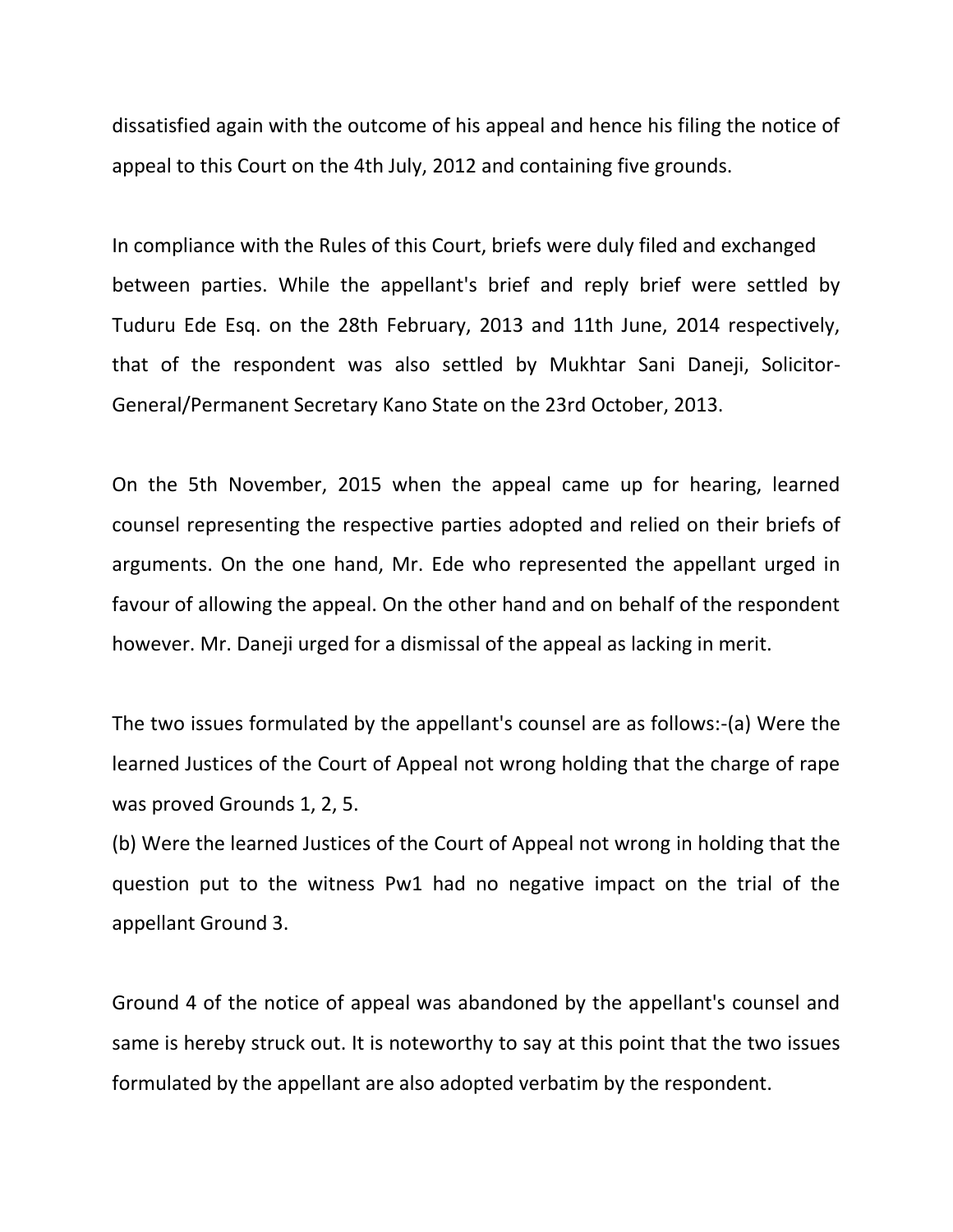1st Issue:-

It is the contention on behalf of the appellant that the charge of rape against him was never proved and hence the complaint that the learned Justices of the Court of Appeal were clearly wrong when they held at page 139 of the record thus:-"I hold that the charge of rape was proved beyond reasonable doubt against the appellant"

It is the counsel's submission that to prove the offence of rape, there must be evidence of penetration as an essential element, and which must be linked to the accused, that is the appellant this case; that in the instant appeal, the evidence offered by the prosecution in proof of penetration was those by the PW1 and PW5 which totality, counsel argues could have pointed to rape, but that it did not link the appellant to raping of the PW1. Furthermore, counsel submits as wrong for the Court to have relied on those pieces of evidence as proof of penetration by mere insertion of penis into PW1's vagina. Counsel cites the authority in the case of Okoyomon V. The State (1973) 1 SC 21, (1973) 1 NMLR 392, 296 297 per Elias CJN, that insertion of penis into vagina is not proof of penetration. He submits therefore that PW5's evidence ought to have linked the appellant to the alleged breaking of the hymen; that the only credible means of linking the appellant with the partial penetration would have been through the whitish discharge which opportunity had been lost.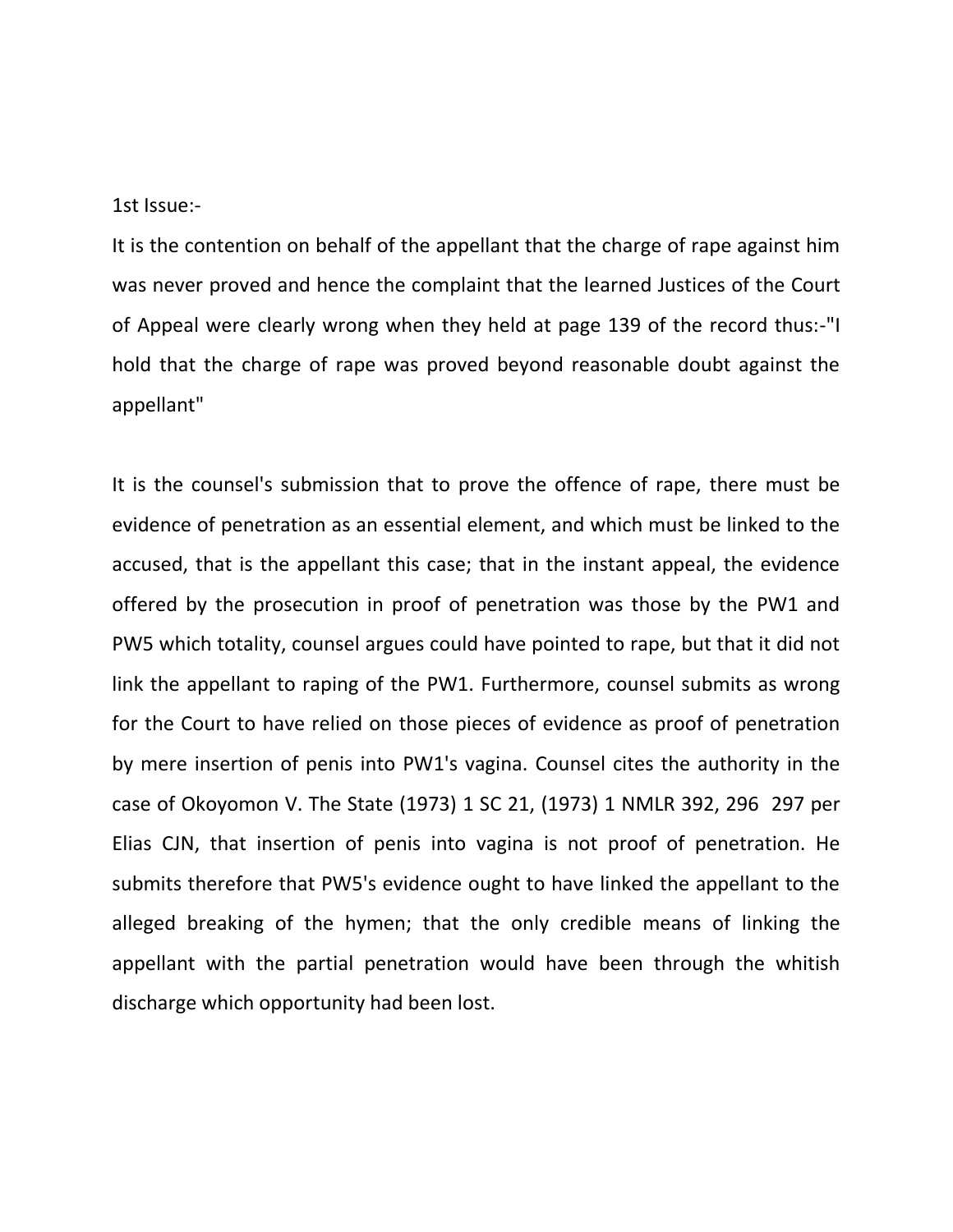In further submission, the learned counsel for the appellant, opposed vehemently the evidence of PW1 on the ground that it was never corroborated by anything or by any witness; that while PW5 did not link the appellant to the offence, PW2 only saw appellant's trousers at his knee level. The counsel concluded on PW3's evidence as hearsay and that whereas, PW4 who took the Hausa version of appellant's statement never produced it in Court but tendered exhibit 'B' while PW6 tendered exhibit 'C'; that the pieces of evidence adduced by the prosecution are not corroborative of each other within the meaning of Section 178(5) of the Evidence Act. Counsel urged that the issue should be resolved in favour of the appellant.

Submitting in response and on behalf of the respondent, the learned counsel Mr. Daneji re-iterates as proved that appellant is not disputing that the victim (Pw1) was raped; rather that the fact of partial penetration leaves to question the appellant's link to the commission of the crime Counsel relates to exhibit 'A', the medical report which he submits shows clearly that with the breaking of the hymen, the evidence and surrounding circumstances all point to the fact that the appellant and nobody else was responsible. Copious reference was made to the testimonies of PW1 and PW2; that contrary to the argument on behalf of the appellant, the whitish discharge is not the only reason linking him (appellant) with the partial penetration but that there is sufficient corroborative circumstantial evidence that makes him culpable; that the two cases of Okoyomon v. State (1973) 1 SC 21 (1973) 1 NMLR 292, 296 297 per Elias CJN and Jos N.A. Police V. Allah Na Gani (1968) NMLR 8 were quoted out of context and do not support the case of the appellant as each case is to be determined on its own peculiar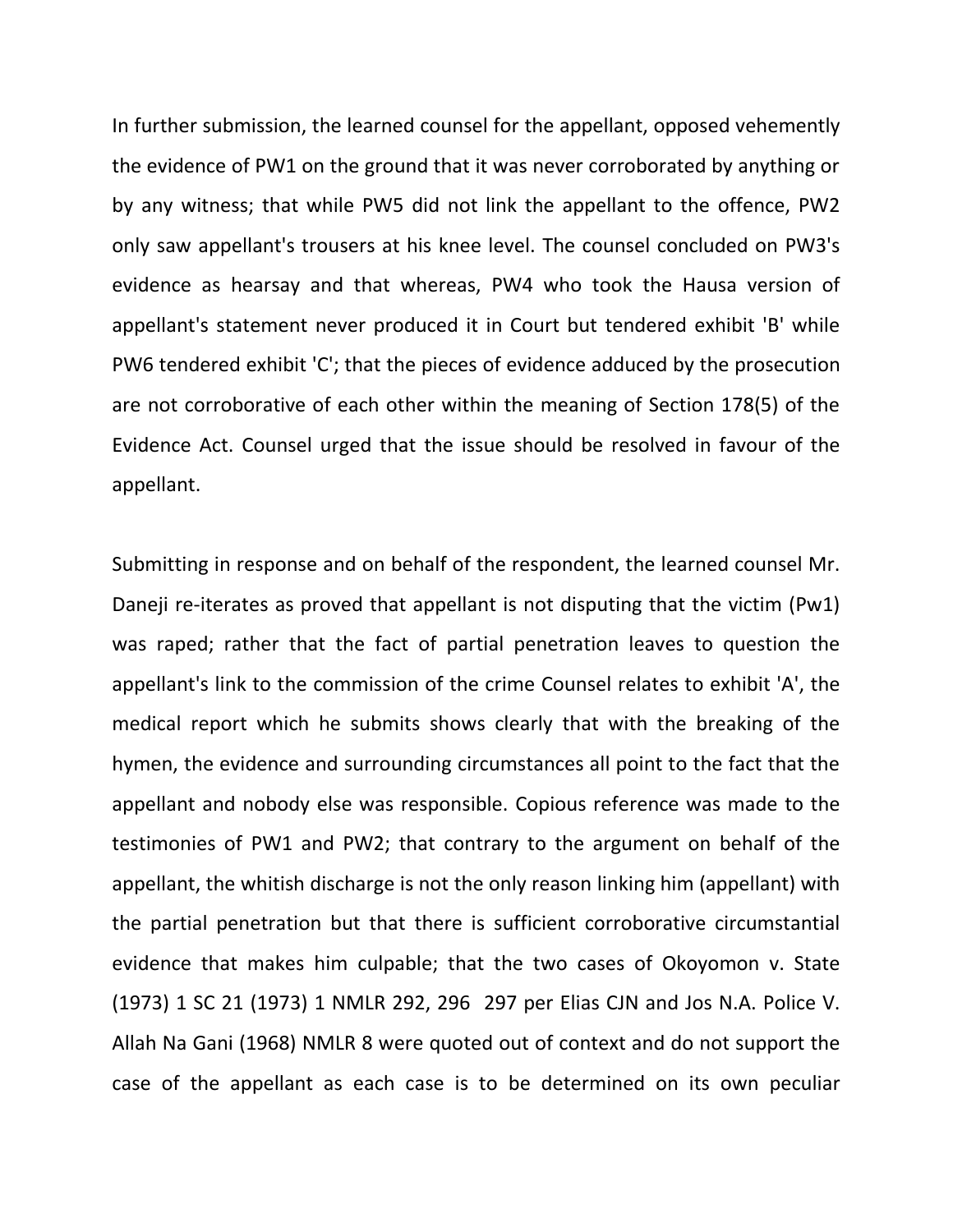circumstance. Further reference in support is, again the case of Posu V. State (2011) 2 NWLR (Pt.11234) 393; that the Lower Court was right when it held that there was penetration going by the evidence of PW1 and PW5. On proof of corroboration counsel cites with great reliance on the case of Dagayya V. State (2006) 7 NWLR (Pt 980) 367 SC; that there were concurrent findings in respect of both penetration and corroboration and that the appellant has failed to show that the concurrent findings of facts are either unsupported by evidence or are perverse so as to make it necessary for the Court to set aside same, Counsel cites again the case of Egwumi V. The State (2013) 2 SCNJ 875; that the said issue should in the circumstance be resolved against the appellant.

The act of rape is by nature unlawful because the concept involves an aggressive carnal knowledge of a female without her consent. Consent in this context must be devoid of any form of external influence. A child who is under age is not however capable of giving consent. Rape is by nature grave, devastating, traumatic; it also reduces the totality of the victim's personality. Several definitions given to rape are all characterized by an absence of consent as a common feature. A number of such definitions include those arrived at by this Court in the case of Posu V. State (supra) at page 414 where Fabiyi (JSC) held same as:-''An unlawful sexual intercourse with a female without her consent. It is an unlawful carnal knowledge of a woman by a man forcibly and against her will. It is the act of sexual intercourse committed by a man with a woman who is not his wife without her consent."

Adekeye (JSC) also at page 416 sees rape in legal parlance as: "an unlawful carnal knowledge of a woman or girl without her consent or with her consent if the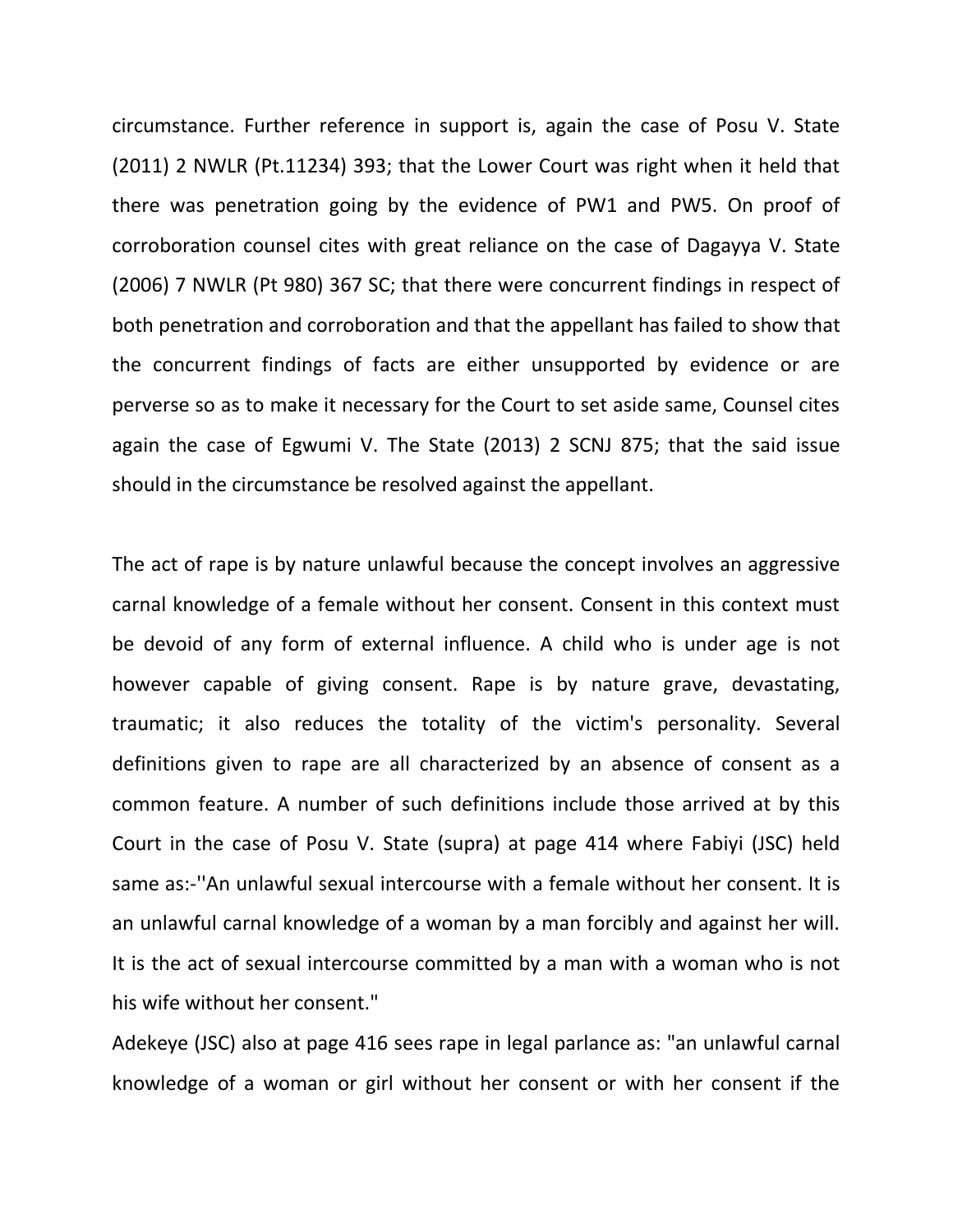consent is obtained by force or by means of threat or intimidation of any kind or by fear or harm, or by means of false and Fraudulent representation as to the nature of the act or in the case of a married woman by personating her husband." In summary therefore, rape can be interpreted as an unlawful carnal knowledge or non-consensual sex; that is, penetration without consent.

The law is settled and well grounded that the prosecution has the burden and duty to prove the accused person guilty of the following ingredients in order to sustain the conviction of the offence of rape:

(a) that the accused had sexual intercourse with the prosecutrix;

(b) that the act of sexual intercourse was done without her consent or that the consent was obtained by fraud, force, threat, intimidation, deceit or impersonation;

(c) that the prosecutrix was not the wife of the accused;

(d) that the accused had the mensrea, the intention to have sexual intercourse with the prosecutrix without her consent or that the accused acted recklessly not caring whether the prosecutrix consented or not.

(e) that there was penetration.

See Ogunbayo V. State (2007) 8 NWLR (Pt 1035) 157; Upahar v. State (2003) 6 NWLR (pt 816) 230; State V. Ojo (1980) 2 NCR 391; Okoyomon V. State (1973) 1 SC 21; State V. Anolue (1983) 1 NCR 71 and Iko V. State (2001) 14 NWLR (Pt.732) 221.

In proof of rape therefore, the most essential ingredient of the offence is penetration, the extent no matter how slight will serve sufficient proof. It is well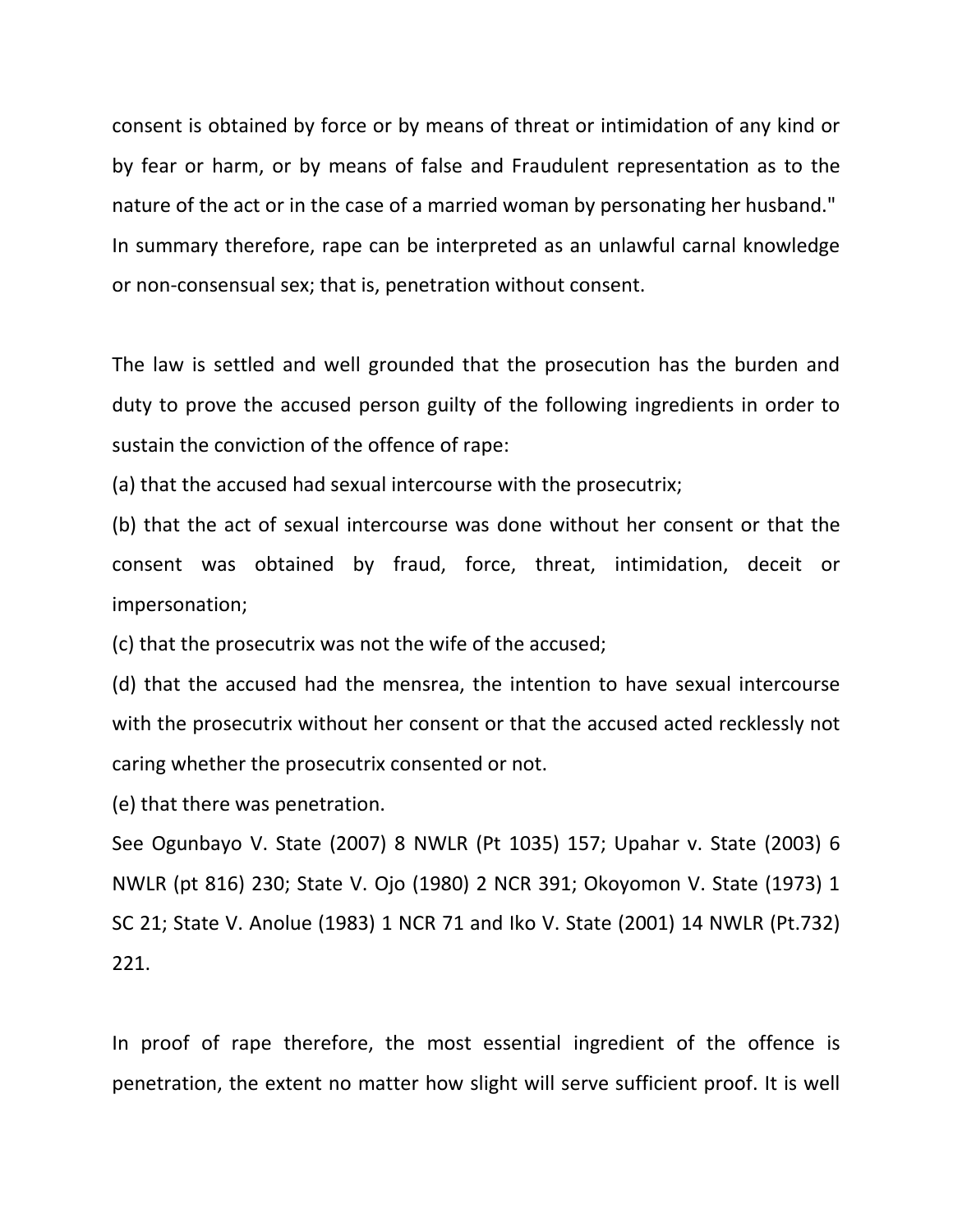accepted and settled that penetration, with or without emission, is sufficient even where the hymen is not ruptured. The slightest penetration has served as sufficient to constitute the act of sexual intercourse. Again see Iko V. State, Ogunbayo V. State and State V. Ojo all under reference (supra) also Jegede V. State (2001) 14 NWLR (Pt.733) 264.

At page 139 of the record of appeal, their Lordships at the Court below held and said:-

"Under cross-examination, the appellant gave a graphic and lucid account of his journey and of his co-travellers to the hospital. It beats one's imagination how a person not in his proper senses would give such a clear, lucid and detailed account of such an event. It is no wonder; the learned trial judge did not believe him. I do not believe him either. His account during the examination - in chief is nothing other than an after - thought. I hold that the charge of rape was proved beyond reasonable doubt against the appellant."

The appellants counsel in his submission concedes that in order to prove the offence of rape, penetration is an essential element and which must be linked to the accused person; that the totality of the evidence by PW1 and Pw5 on the insertion of penis into vagina is not conclusive proof of penetration. Also that the contents of exhibit 'A' (the medical report) issued by Pw5 as well as the evidence of Pw1 could have pointed to rape, but that they all fell short of linking the appellant to the rape of Pw1.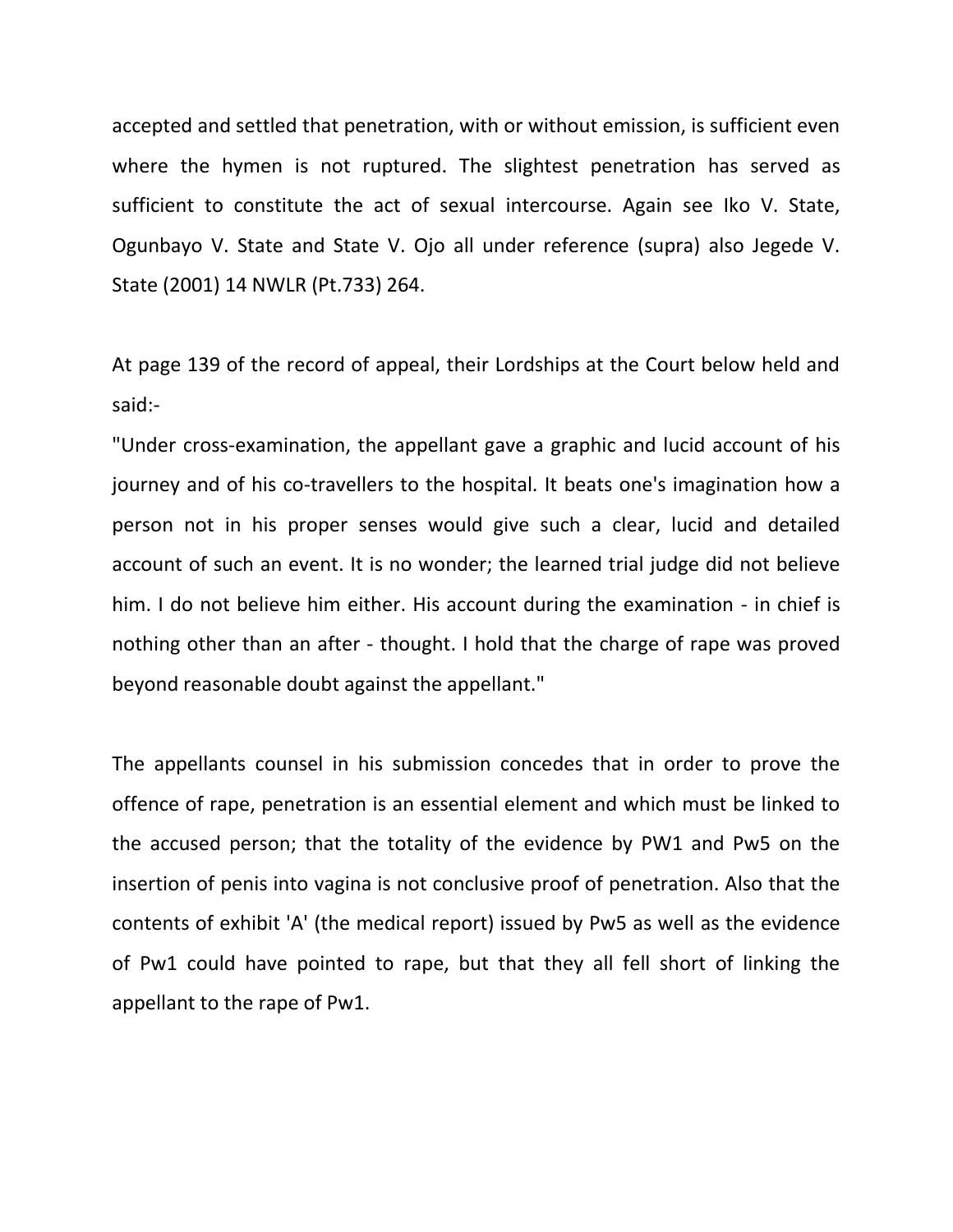In proof of penetration, the law is trite as submitted by respondent's counsel that partial or incomplete penetration is sufficient proof of the offence of rape and authorities both at Common Law and also under our statutes are in unison on this point. The authorities cited by the learned counsel for the appellant therefore, all, support the case of the Respondent on the foregoing principle as enunciated. A prominent authority in support is the case of Ogunbayo V. State (supra) where this Court said thus at pages 182 182:- "The important and essential ingredient of the offence of rape is penetration. Sexual intercourse is deemed complete upon proof of penetration of the penis into the vagina. Emission is not a necessary requirement. Any or even the slightest penetration will be sufficient to constitute the act of intercourse. Thus, where penetration is proved but not of such a depth as to injure the hymen, it will be sufficient to constitute the crime of rape. Therefore, proof of the rupture of hymen is unnecessary to establish the offence of rape."

In the instant appeal, the evidence of Pw1 (the prosecutrix), PW2, Pw5 and Exhibit 'A' are very relevant. PW1 for instance said thus in her evidence:- "He held my hand and dragged me to an uncompleted building. He removed my wrapper and also removed my pant. He also removed his trouser and he put his penis into my vagina. I then shouted."

Pw2 also gave evidence and confirmed the year of incident as stated by Pw1. The witness in his statement in chief said."I went and saw the accused person and the girl (Pw1). The trouser of the accused was at the knee level and was trying to dress up, while the girl had her pant down. As at the time I met them they were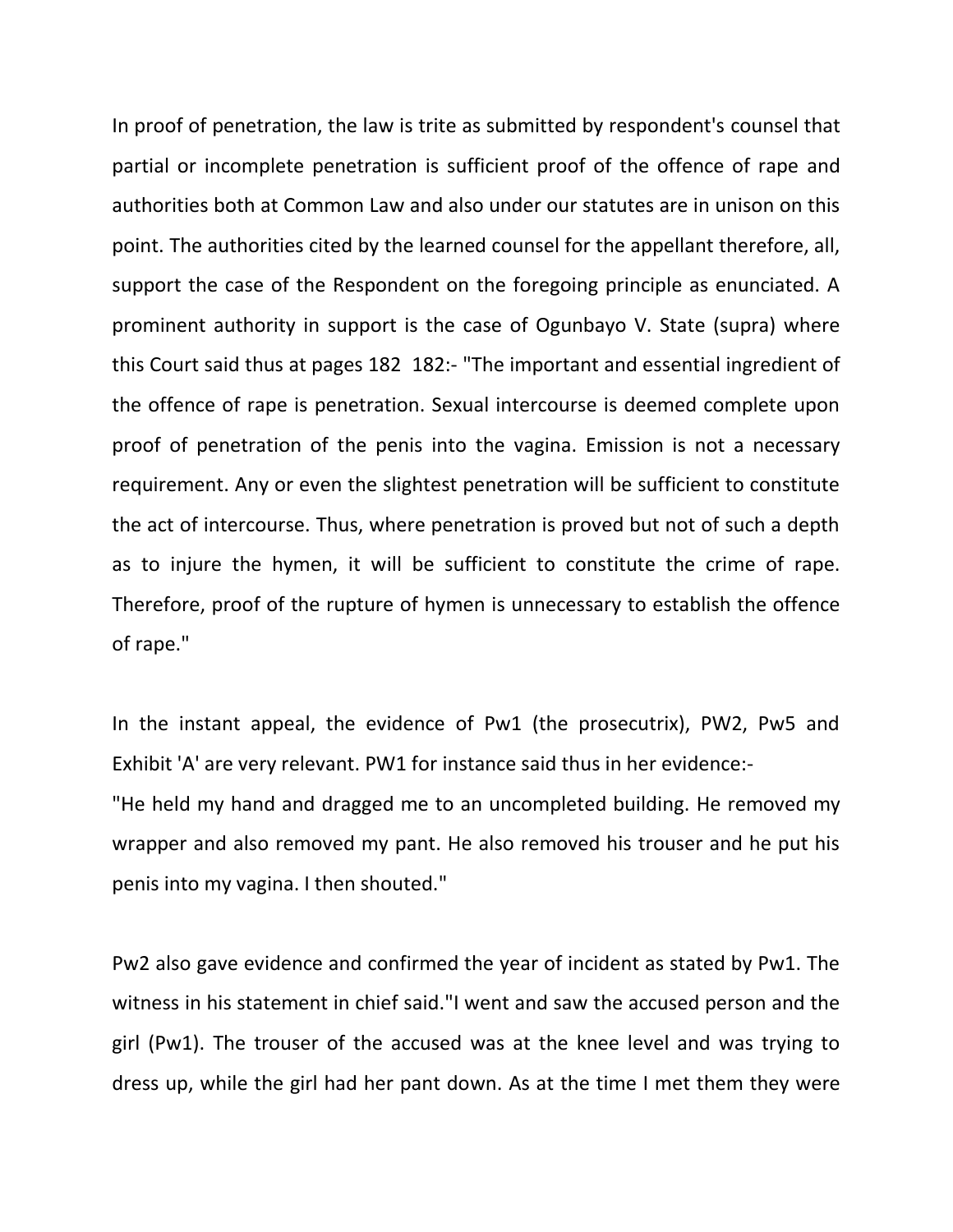both standing facing each other. The accused person attempted to give me some money but I refused to accept. I brought the accused and the victim out, by which time people have gathered. They asked the accused whether he had sex with the girl, and he said yes."

Pw5 the Medical Doctor in his testimony also said:-

"When we examined the vagina (sic) of the girl the main covering was found to be incompletely broken in the centre. Our conclusion is that the victim was raped."

It is imperative to state that the evidence of Pw1 is sworn on oath. The record shows that the learned trial judge conducted proper investigations on the prosecutrix ( a minor) before allowing her to give evidence on oath after finding her intelligent enough to understand the proceedings and also appreciating the implication of oath taking. It is noteworthy to restate that the prosecutrix, who was raped at the age of nine years, gave evidence at the time she was twelve years of age. Evidence is borne out to that effect on the record and which was unchallenged.

In this appeal, the appellant's major grouse challenges the absence of corroboration on the evidence by PW1. In other words, that assuming (without conceding) that penetration was proved, the evidence of PW1 linking him appellant) to the crime has not been corroborated. The law is trite and well settled that Pw1, though a minor needed no corroboration of her evidence which was sworn on oath. See again the case of Ogunbayo v. The State (supra) where it was held that a sworn evidence of a minor requires no corroboration.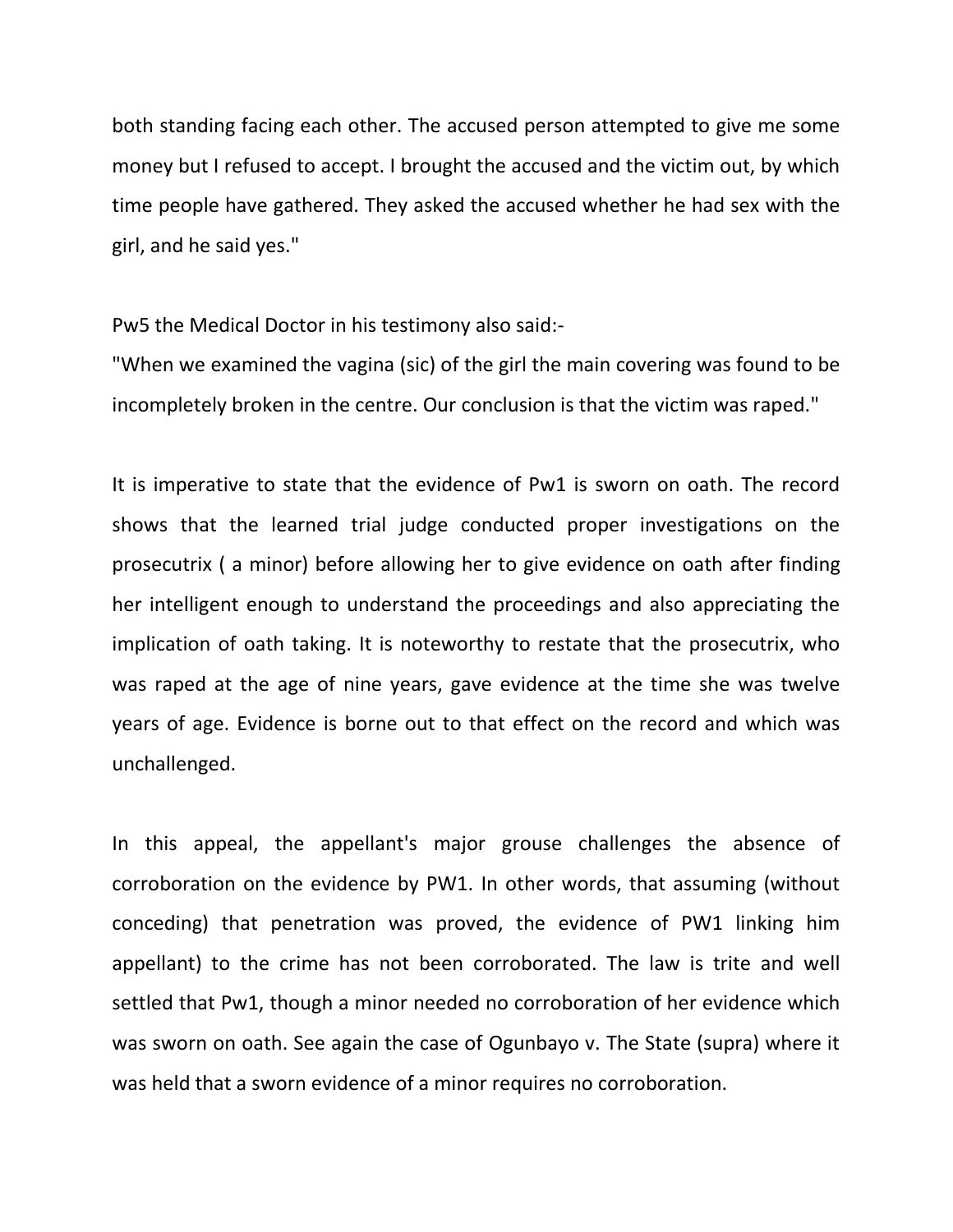It is intriguing that inspite of the overwhelming evidence adduced by the prosecution, the appellant has persistently held out and resisted that the prosecution had linked him with the offence of rape proved.

On a careful perusal of exhibit 'B' and 'C', the statements made by the accused person at both Mariri Division of the Nigeria Police and the State C.I.D Bompai Kano, the revelation becomes obvious that the appellant confessed to raping the victim (Pw1) when in exhibit 'B' at the last line on page 1 to line 3 of the second page he said:- "... but when I put my penis into her private part, it did not go inside as I want, then I removed my penis because I did not enjoy the situation."

Also in exhibit 'C', at page 2 lines 7 - 10 the appellant had this to say: "I then dragged her into the uncompleted building. She removed one leg of her pant, while I removed the other one. She then stands on a block, while I tried to have sex with her, but I could not penetrate into her vagina. When I heard she was about to cry, I then left her and gave her N40.00 she demanded."

On the question of corroboration sought by the appellant, same cannot be at large, but should be defined in the context of the case of Odofin Bello V. The State (1966) 1 All NLR 223 at 230 wherein it was held that:-

"Corroborative evidence is evidence which shows or tends to show not merely that the crime has been committed but that it was committed by the accused."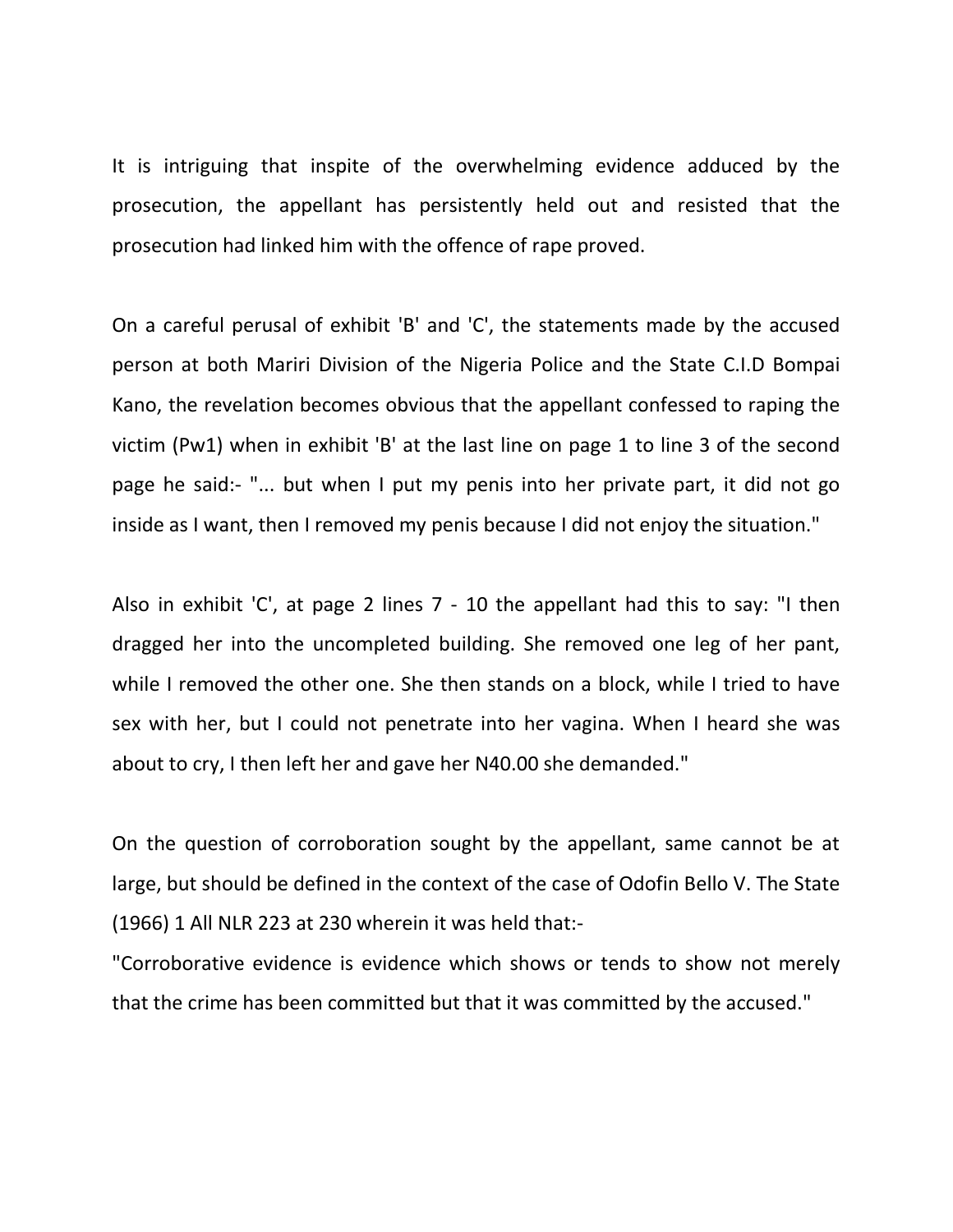It is the appellant's contention that as a minor the victim's evidence needed corroboration. With Pw1's evidence having been sworn, the law dictates and is settled that such evidence of a child needs no corroboration for the Court to act thereon. Again see Daggaya V. State (2006) (Supra). In the circumstance, the appellant is wrong therefore in contending that the testimony of Pw1 had to be corroborated.

I seek to say further that for all intents and purposes, the totality of Exhibits 'B' and 'C' is a corroboration of the evidence of Pw1, wherein the appellant confessed and maintained that he had sexual intercourse with the victim (Pw1). In other words in taking exhibits 'B and 'C' read together, the totality will give one explanation, that there was indeed Penetration even though it's not complete, In consequence, the cases cited by the appellant on the proposition that there has to be complete penetration do not support the principle that penetration even if slight would ground conviction. In the case of Jegede V. The State (supra), it was held that "whether the prosecutrix was a minor or an adult, there must first be proof of penetration and that penetration of the vagina must be linked with the appellant." Belgore, JSC (as he then was)]. Penetration however slight is sufficient and it is not necessary to prove an injury or the rupture of the hymen to constitute the crime of rape - Kalgo, JSC in Iko V. The State (supra).

The two Exhibits 'B' and 'C' are voluntary statements made by the appellant, who did not object to their admissibility in evidence. As rightly held by the two Lower Courts, conviction on them was proper without further corroboration. See the case of Emeka V. State (2001) 5 M.J.S.C P1 at 5. The fact that the victim was under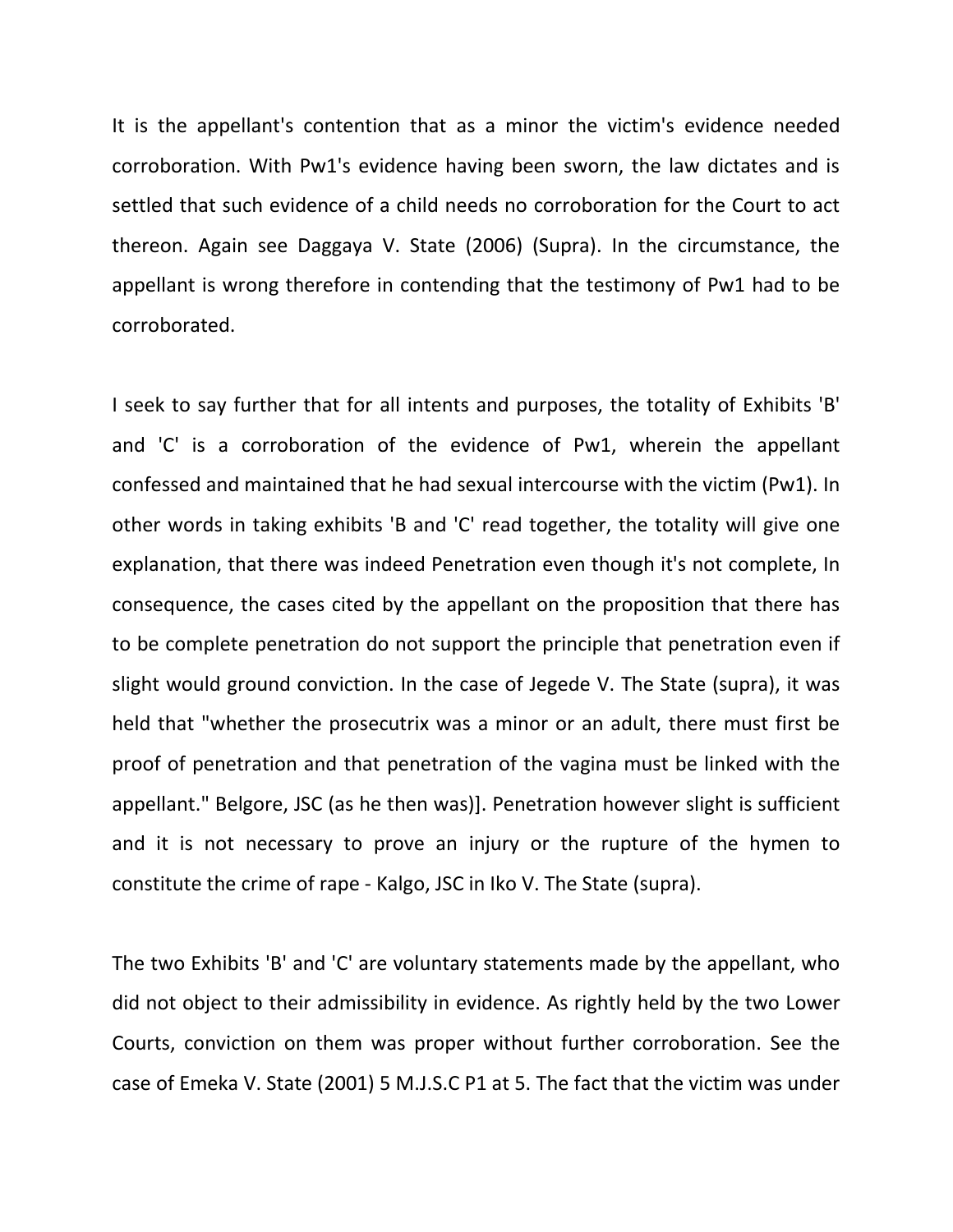the age of 14 years when the criminal act was committed is not contradicted and therefore deemed admitted on the authority of the case of Ukegbu V. I.G.P. (2003) MJSC Page 13 at 19.

The third Ingredient is the proof that the woman or victim in question is not the wife of the accused person. On a graphic analysis of the evidence by the appellant as Dw1, it is a confirmed fact that his testimony under cross examination at page 21 of the record is not contradicted that Pw1 is not his wife.

The last Ingredient to prove has to do with the question of penetration which had been proved scientifically through the the evidence of Pw5, the Medical Doctor whose portion of his testimony reads thus:- ''The main covering of the hymen was found to be broken incompletely in its centre. Between the incompletely broken hymen and the surrounding skin, a small discharge was seen. Our conclusion was that rape was committed."

Under cross examination by the defence, Pw5 maintained thus: ''In this case the hymen was incompletely broken which suggest partial penetration."

By virtue of the provision of Section 27(a) of the Evidence Act, a confession, if made voluntary is deemed to be relevant fact as against the person who made it.

The law is well settled also that for a confession to amount to an admission of guilt, it must be positive, direct and unequivocal as to the commission of the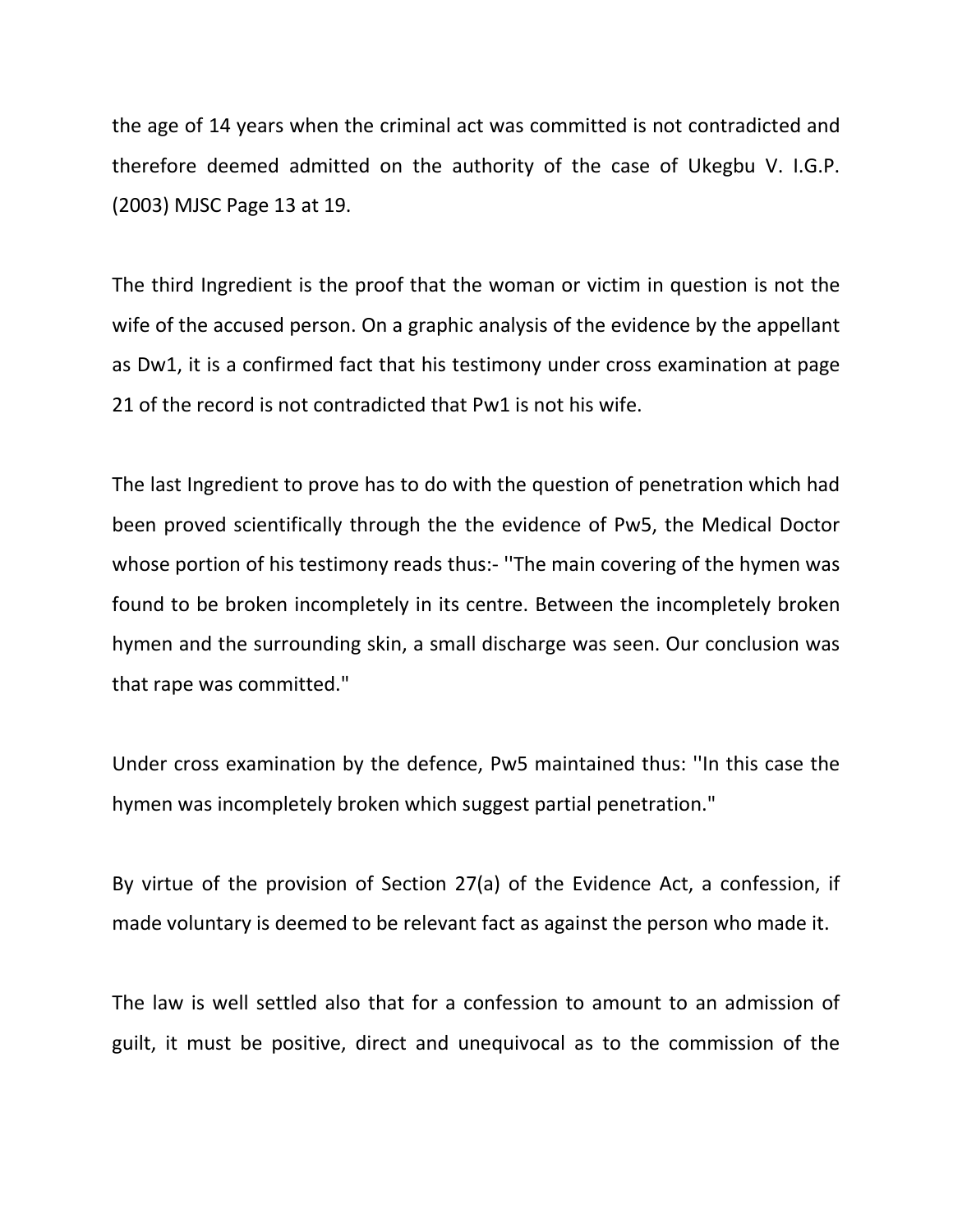offence for which the accused is charged. See Patrick Joven and Ors. V. The State (1973) 5 SC 17.

If an accused person does not object when his confessional statement is being tendered, the only reasonable conclusion is that it was made voluntarily. See Bello Shurumo V. the State (2010) 19 NWLR (Pt 1226) 73 wherein it was held that the failure to object the two confessional statements when they were tendered and admitted as exhibits was held as conclusive evidence that they were both made voluntarily. This is more so when a counsel stands by and allows exhibits to sail smoothly through without any objection.

In the case at hand, the learned counsel sought and obtained the permission of the trial Court to confer with the appellant, when the prosecution sought to tender exhibit 'B' evidence. The counsel thereafter did not object to the admissibility of the confessional statement of his client which was admitted as Exhibit 'B'. In respect of exhibit 'C' and contrary to exhibit 'B', however, the counsel simply admitted same in evidence as an Exhibit without making any reference to his client.

At page 137 of the record, their Lordships of the Lower Court per Belgore, JCA in his lead judgment therefore had this to say:-

"I have gone through both Exhibits 'B and 'C' and I found them to be positive, direct and unequivocal as to the commission of the offence of rape for which the appellant was charged. I also found the contents of Exhibits 'B' and 'C' to be consistent with the evidence of Pw1 and Pw2 and Exhibit 'A'. Exhibit 'B' and 'C'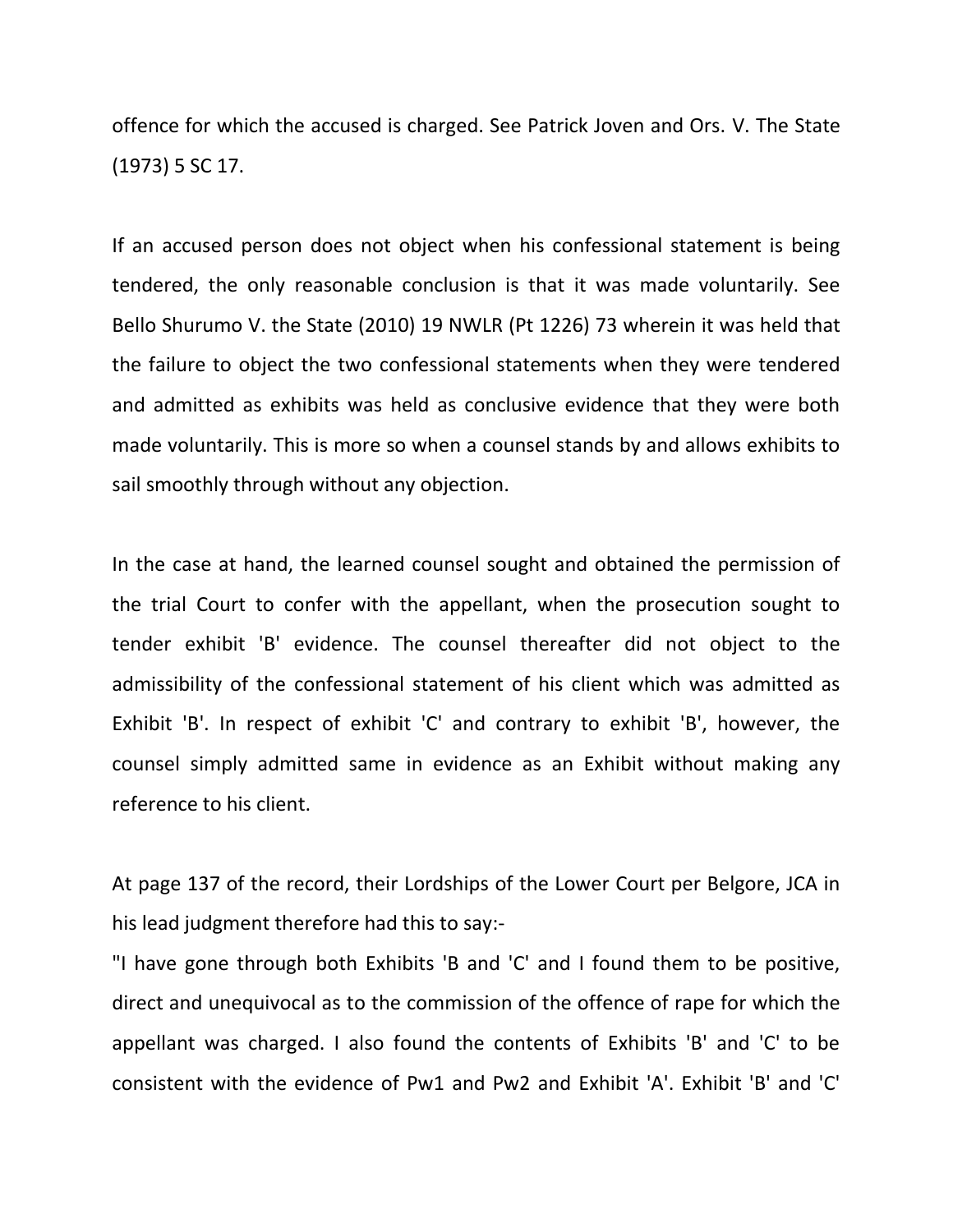corroborate the evidence of Pw1 and link the appellant to the offence for which he was charged because the two exhibits give credence to the evidence of Pw1 and Pw2 that the appellant committed the offence of rape. The two exhibits effectively and effectually connectthe appellant with the offence of rape for which he was charged and convicted."

I cannot agree more with the findings of their learned Lordships supra but also endorse their view held and resolve the 1stissue against the appellant.

The 2nd issue relates to the question and answer session put by the Court to Pw1. In other words, it is alleged on behalf of the appellant that the view held by the Lower Court at page 143 of the record is contrary to its subsequent finding which the counsel submits did work a miscarriage of justice against his client and therefore should void the conviction and sentence imposed.

At page 143 of the record, the Lower Court held thus and said:-"On the other hand, it was wrong for the learned trial judge to have interjected after the cross examination without allowing the defence to further cross examine the witness on the point."

Closely following also and in another tone, their Lordships proceeded and concluded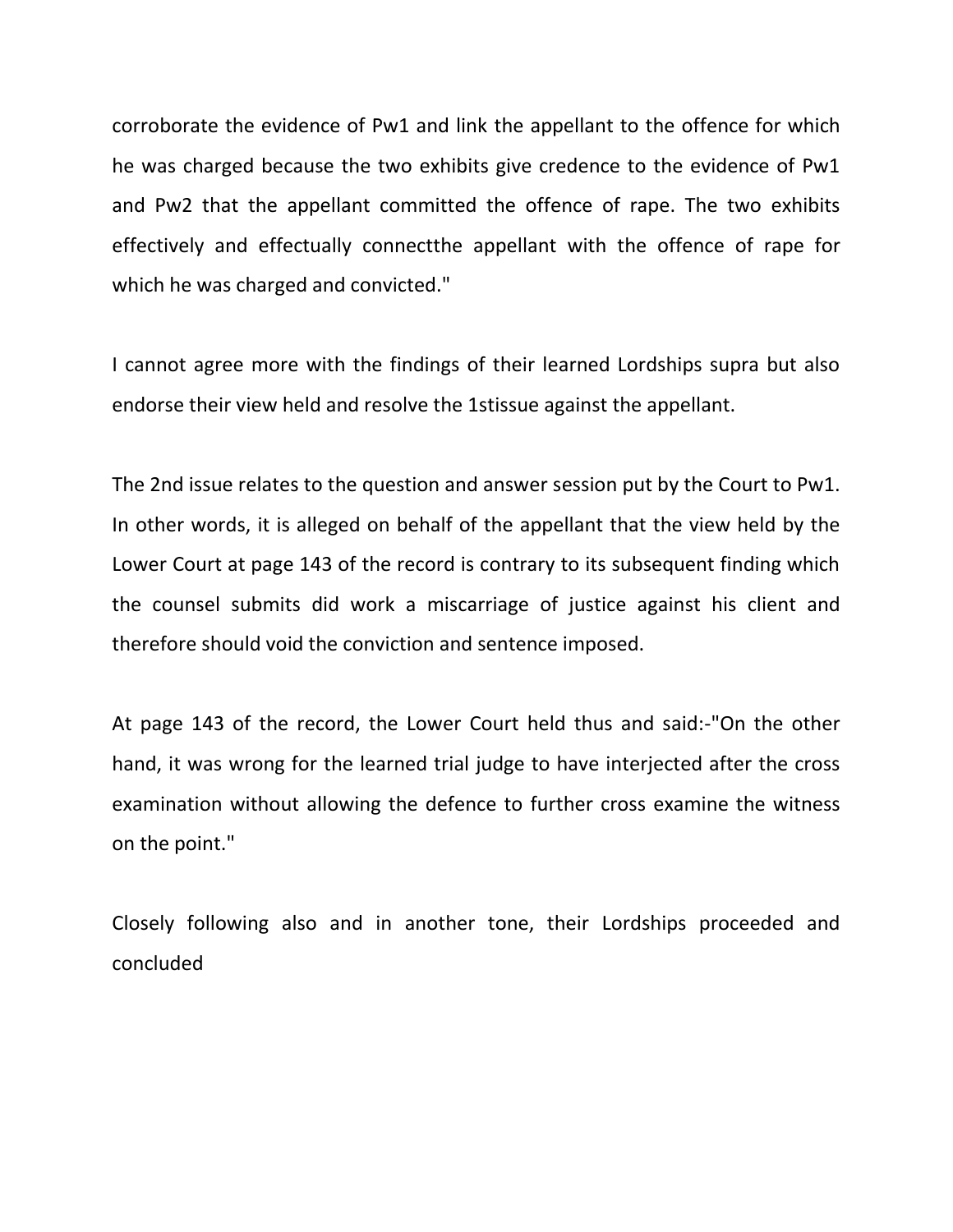that:- "the question and answer added no value to the case of the prosecution."

It is the contention of the learned counsel for the appellant that the Lower Court having held that the learned trial judge descended into the arena and therefore proceeded to expunge the offending question and answer session held, ought to have also held that there occurred a procedural unfairness and injustice meted to the appellant; that the Lower Court was wrong when it failed to see the miscarriage of justice, which counsel argues is contrary to Section 237 of the Criminal Procedure Code and also Section 223 of the Evidence Act. The counsel cited in support the cases of Akinfe V. The State (1988) 3 NWLR (Pt.85) 729; R. V. Igwe (1959) 5 JSC 206 and Karim V. Nigerian Army (2002) 4 NWLR (Part 758) 716. Counsel submits that in the circumstance, the question and answer worked great disadvantage to the appellant and resulted into the dismissal of his appeal. In other word' that the session resulted in a breach of the appellant's right to fair hearing and this is without regard to how well conducted the proceeding was, In summary, counsel urges that the issue should be resolved favour of the appellant and that the appeal should be allowed while the conviction and sentence of the appellant should be set aside.

In response to the second issue raised, the learned counsel for the respondent submits a contrary view and argues vehemently that the question and answer session complained against did not occasion any miscarriage of justice as it did not add any value to the case of the prosecution. Counsel urged that the issue should also be resolved against the appellant.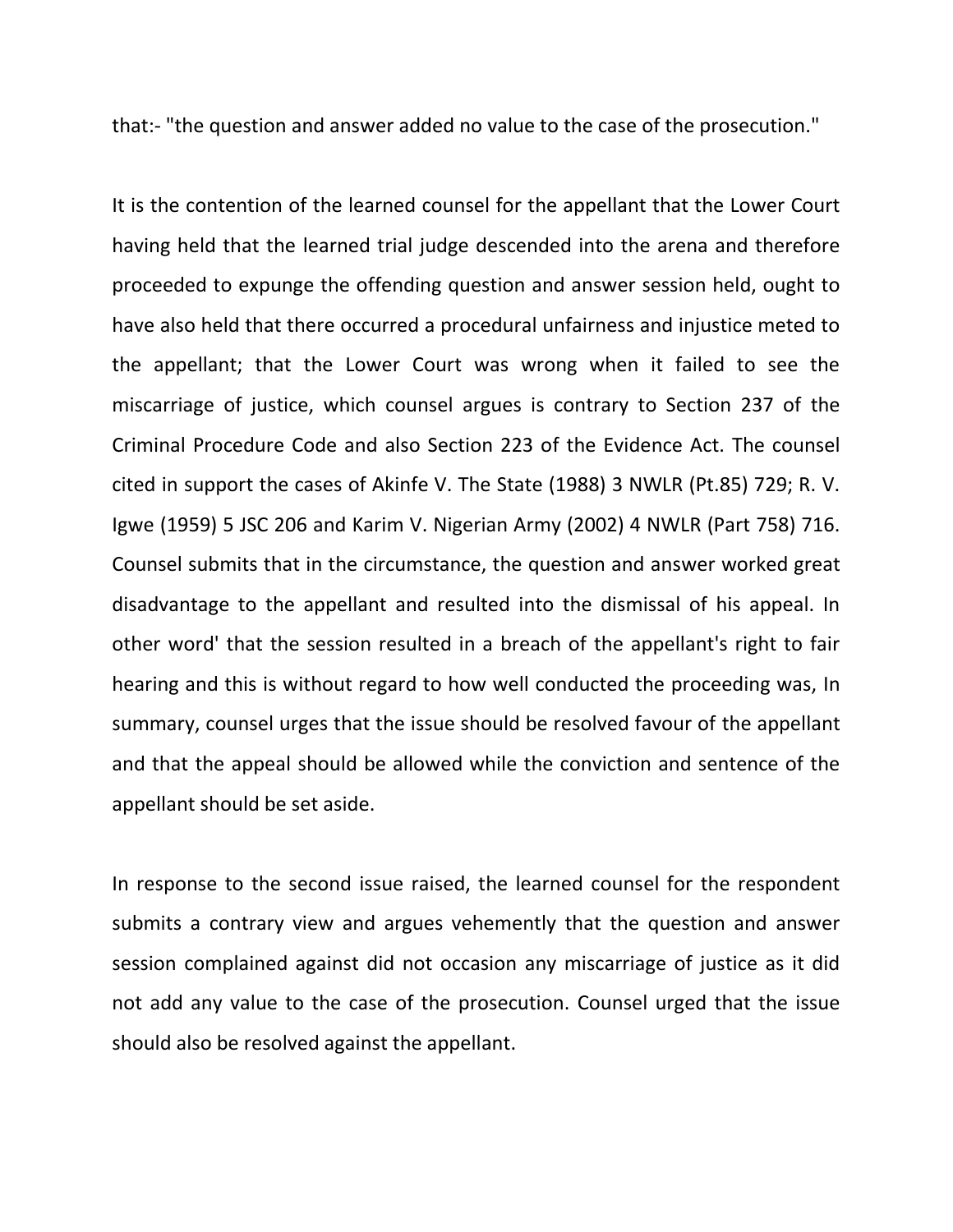The issue under consideration deals with the question put by the learned trial judge to the witness Pw1 and which situation is not the same as in the case of Karim, cited by the appellant's counsel (supra) where it was held that the trial Court went on a voyage of discovery in the examination of the prosecution and the defence witnesses.

To the contrary, the case at hand, the single question put by the trial Court did not in the circumstance occasion any miscarriage of justice. For all intents and purposes, even if the singular question and answer were to be discarded, the case of the prosecution would still remain intact as there is enough evidence upon which to convict the

accused/appellant. The question and answer session in contention between the Court and Pw1 went as follows:-''Court to Pw1: What made you to shout attracted (sic) the person who came to your aid Witness (Pw1): (sic) I shouted because of the penis (sic) penetration."

For purpose of comparison also, I wish to make reference to the testimony of PW1 in chief wherein she said affirmatively as follows on her ordeal from the appellant.

"He also removed his trouser, and he put his penis into my vagina, I then shouted, and someone came to my aid........"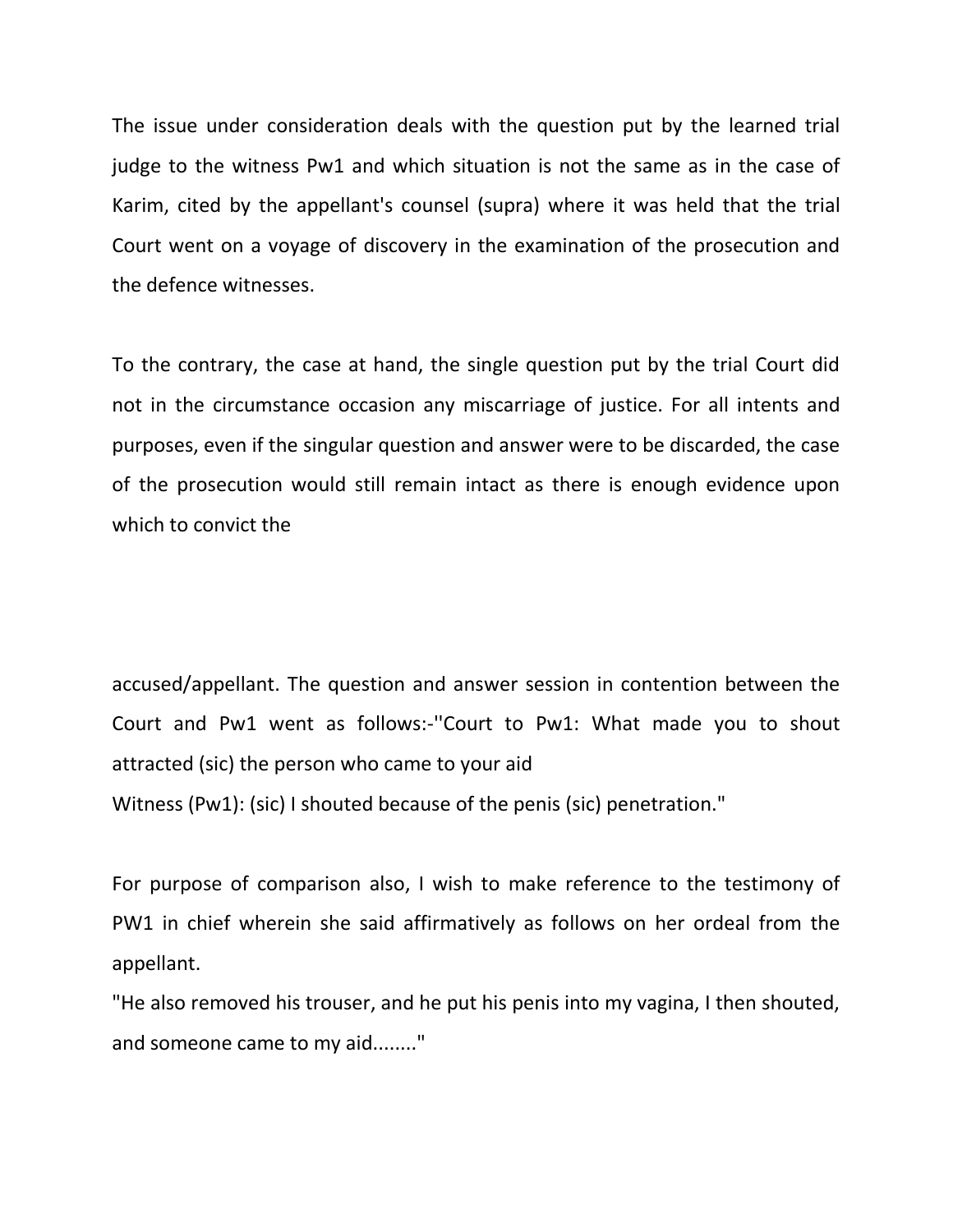The trial Court's judgment spans over pages 48 - 75 of the record and at page 74 this is what his Lordship said:-

"In the end I am quite satisfied that the prosecution has proved the offence of rape under Section 283 of the Penal Code against the accused person beyond reasonable doubt. The accused Shuaibu Isa is hereby convicted as charged."

The Lower Court, while endorsing the view held by the trial Court had this to say also:-''I have gone through the entire record and could not find where the learned trial judge made use of this question and answer. Learned counsel for the appellant also failed to pin point where it was put into use in convicting the appellant..."

I have no reason to depart from the erudite conclusion arrived thereat by the Lower Court. In other words, the learned counsel for the respondent had rightly submitted that, contrary to the assertion by the appellant, the answer to the question posed by the trial Judge was not different from what the witness Pw1 said in her evidence in chief, which clearly pointed to the fact that it was the insertion of the penis by the appellant into her vagina that caused her to shout. Therefore, the question and answer did not occasion any miscarriage of justice as wrongly conceived by the appellant's counsel. In other words, it did not add any value to the prosecution case as rightly pointed out by the Lower Court.

I wish to state in passing however that the error of interjection after crossexamination which, the Lower Court ascribed to the trial Court was as to the procedure adopted which did not affect the substance and justice of the case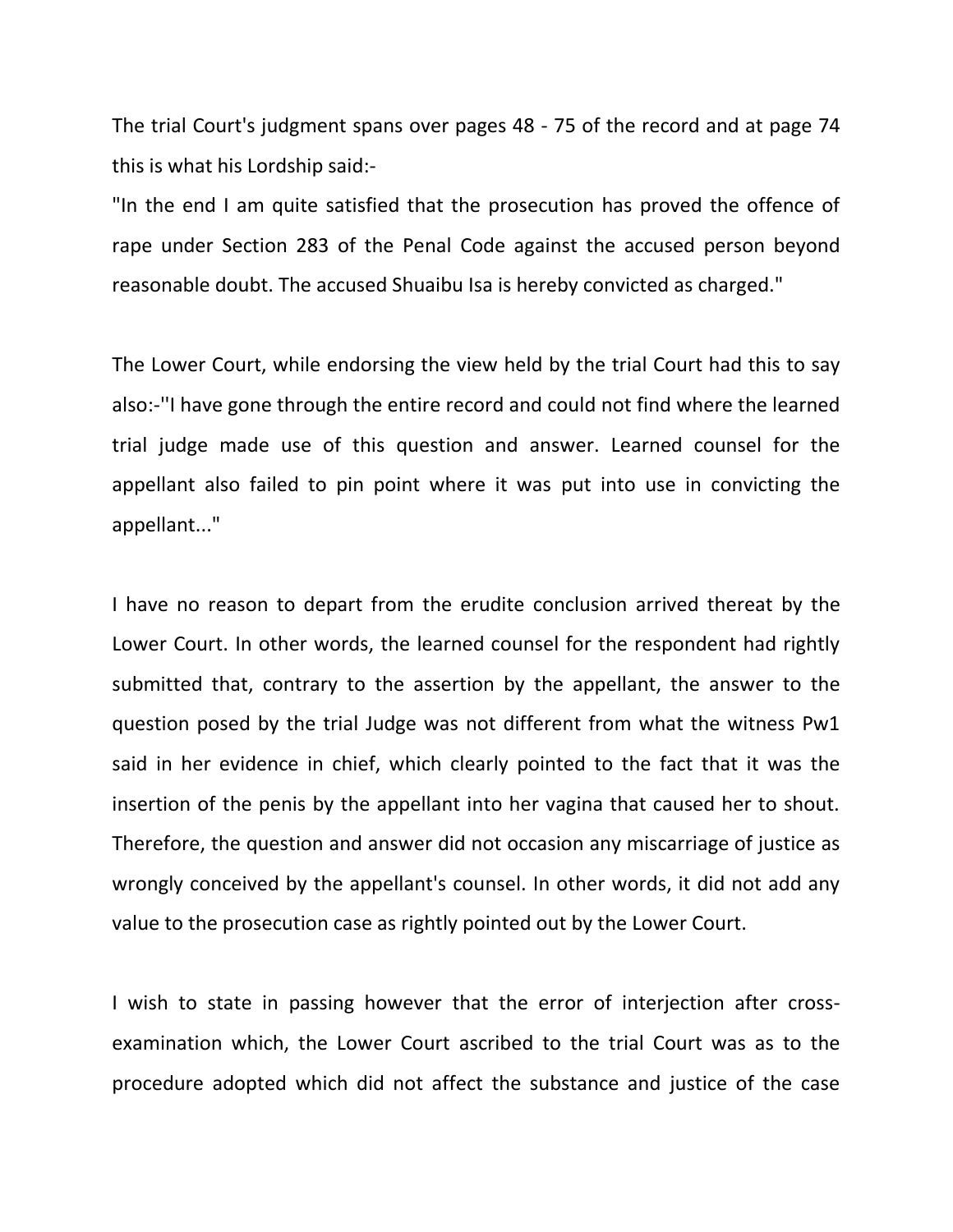whatsoever. In other words, whether or not the question/answer session is expunged, the criminality of the appellant had conclusively been proved beyond reasonable doubt. The said 2nd issue is also resolved against the appellant.

With the two issues having been resolved against the appellant, the appeal is devoid of any merit and is hereby dismissed.

The concurrent findings of the two Lower Courts in convicting and sentencing the appellant are also affirmed by me. The sentencing of the appellant Shuaibu Isa to 10 years imprisonment beginning from the 17th of May, 2005 is hereby affirmed. He should also pay a fine of N10,000.00 indefault of which he is to serve a further one year jail term.

Appeal is hereby dismissed while the concurrent conviction and sentence of the appellant are affirmed.

IBRAHIM TANKO MUHAMMAD, J.S.C.: A rapist is worse than an animal. He has no moral rectitude. He throws overboard, the limit of his legal rights and he can, shamelessly, deprive another person (more painfully, female children of under age) of their God given rights of protecting the chastity and sanctity of their body and mind. He is all out to pollute such chastity and sanctity. He has no respect for human beings! He can commit any atrocity. He is a cancer in the society. What a shame!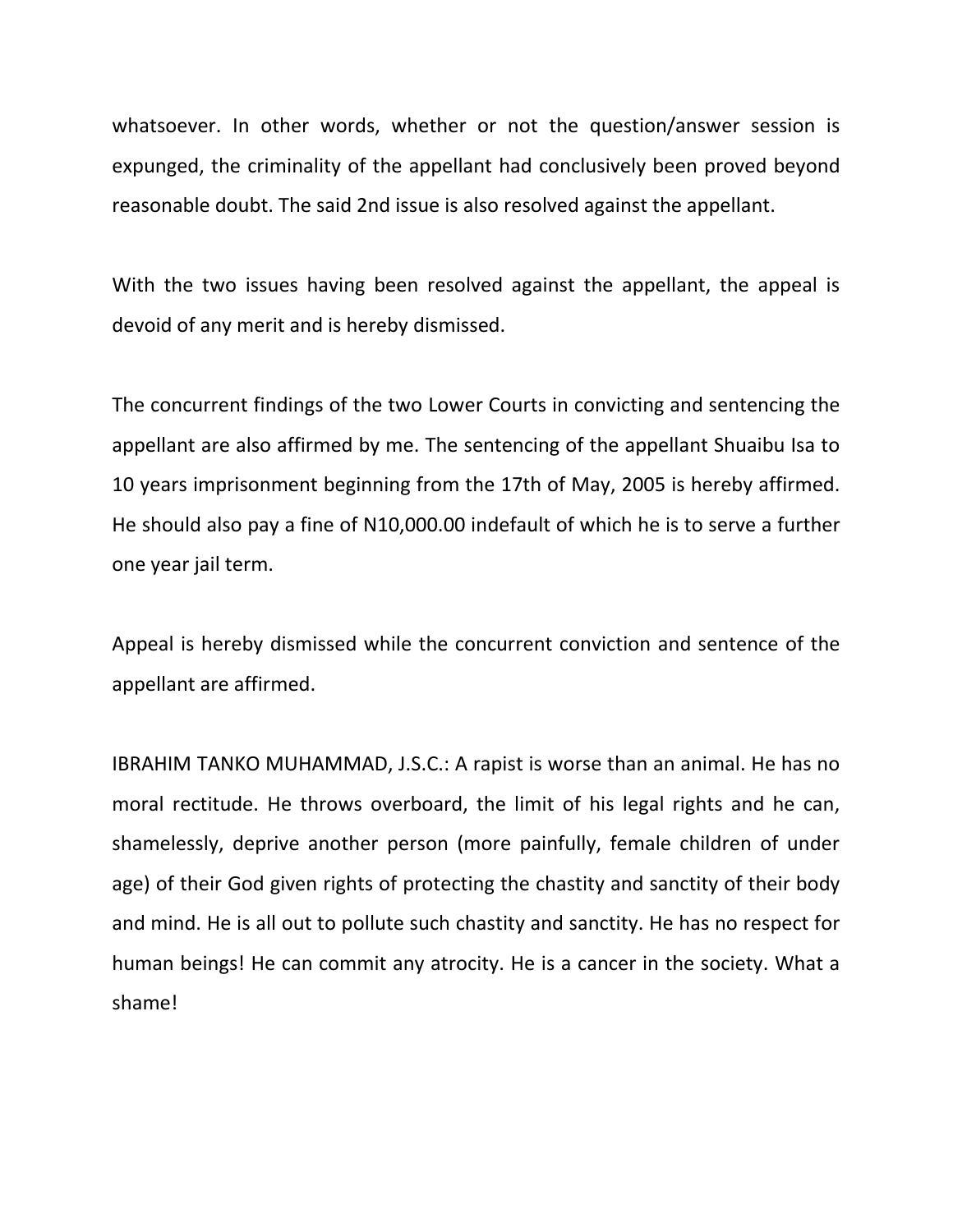My expression as above is not sentimental. Far from it. It is agitated by the facts and findings of the Courts below relating to the appeal on hand. My learned brother, Ogunbiyi, JSC, has treated the issues in the appeal to my satisfaction. I adopt her reasoning and conclusion in dismissing the appeal.

Section 282 and 283 of the Penal Code. No. 18 of 1959, designated as Cap 89 in the Laws of Northern Nigeria, 1963, relate to the offence of rape and its punishment. The Sections provide as follows:

282(1) A man is said to commit rape who, save in the case referred to in Sub-Section (2). Has sexual intercourse with a woman in any of the following circumstances:

(a) against her will:

(b) without her consent;

(c) with her consent, when her consent has been obtained by putting her in fear of death or of hurt;

(d) with her consent, when the man knows that he is not her husband and that her consent is given because she believes that he is another man to whom she is or believes herself to be lawfully married;

(e) with or without her consent, when she is under fourteen years of age or of unsound mind;

(2) Sexual intercourse by a man with his own wife is not rape, if she has attained to puberty.

(283) Whoever commits rape, shall be punished with imprisonment for life or for any less term and shall also be liable to fine.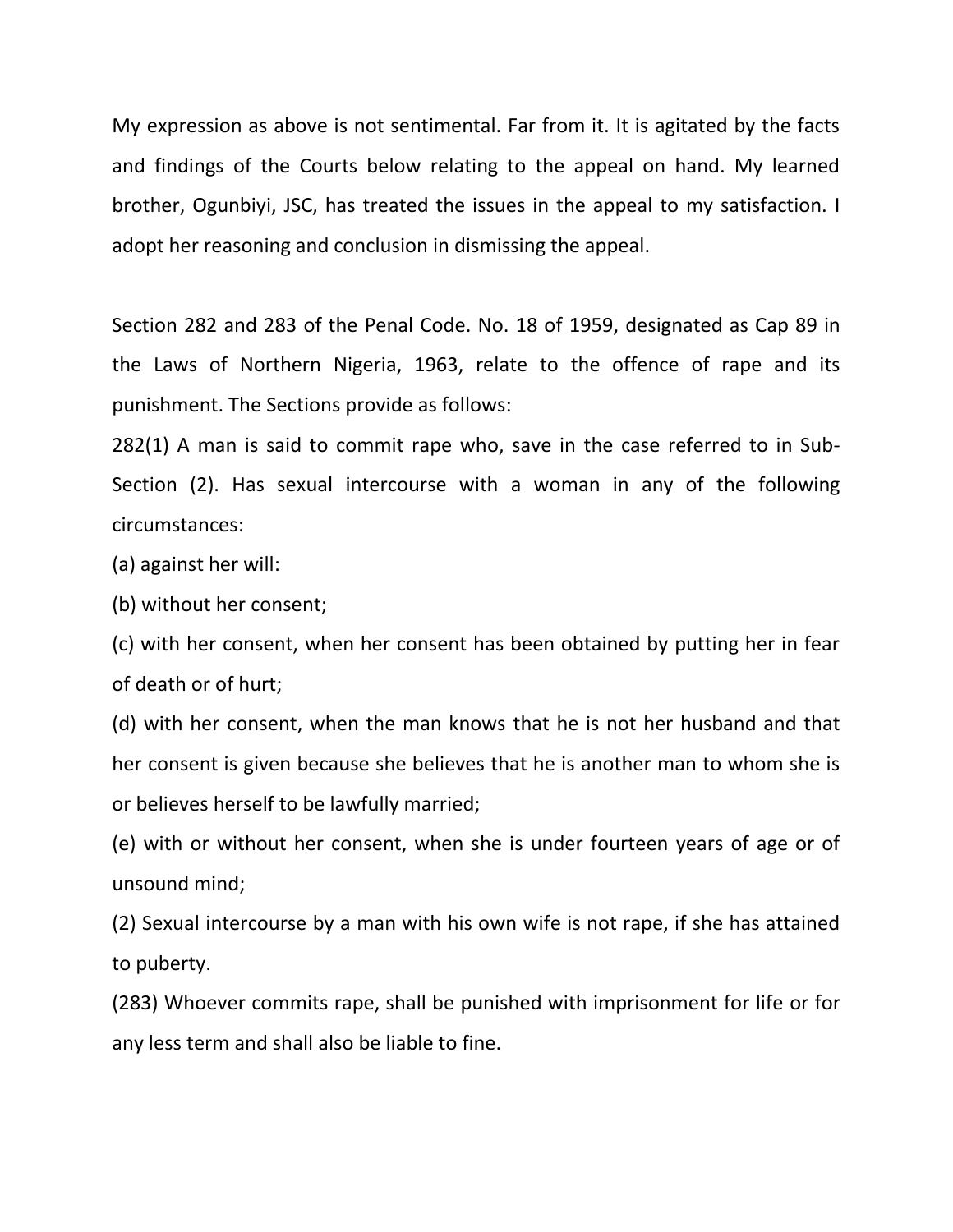In the notes on the Penal Code Law, made by Richardson, it is explained that in the definition of rape as above, the first paragraph operates where the woman is in possession of her senses and therefore capable of consenting; the second, where she is insensible or so imbecile that she is incapable of consenting; thethird and fourth where there is consent but it is notsuch consent as to excuse the offender because in the one case it is extorted and in the other it is obtained by deception: and the fifth, where the intercourse is with a girl so young that consent is immaterial.

For the prosecution to sustain aconviction of the appellant under Section 283 as above, the ingredients of the offence must be established.that is to say (a)that the accused had sexual intercourse with the woman in question. (b)that the act was done in circumstances falling under any of the five paragraphs in Section 282(1) of the Penal Code.

(c) that the woman was not the wife of the accused or if she was, she had not attained puberty;

(d) that there was penetration.

My Lords, penetration in a case of rape is very important. My Learned brother, Ogunbiyi, resounded the position of the law that penetration, however slight, suffises. The medical doctor who testified as PW5 started that there was partial penetration. The most important ingredient in rape is penetration. It is settled that sexual interference is deemed complete, upon proof of penetration of the penis into the vagina.It was held in the English case of R. U. Marsden (1891) 2 QB 149 at 150, per Lord Coleridge, C.J. that emission is not a necessary requirement.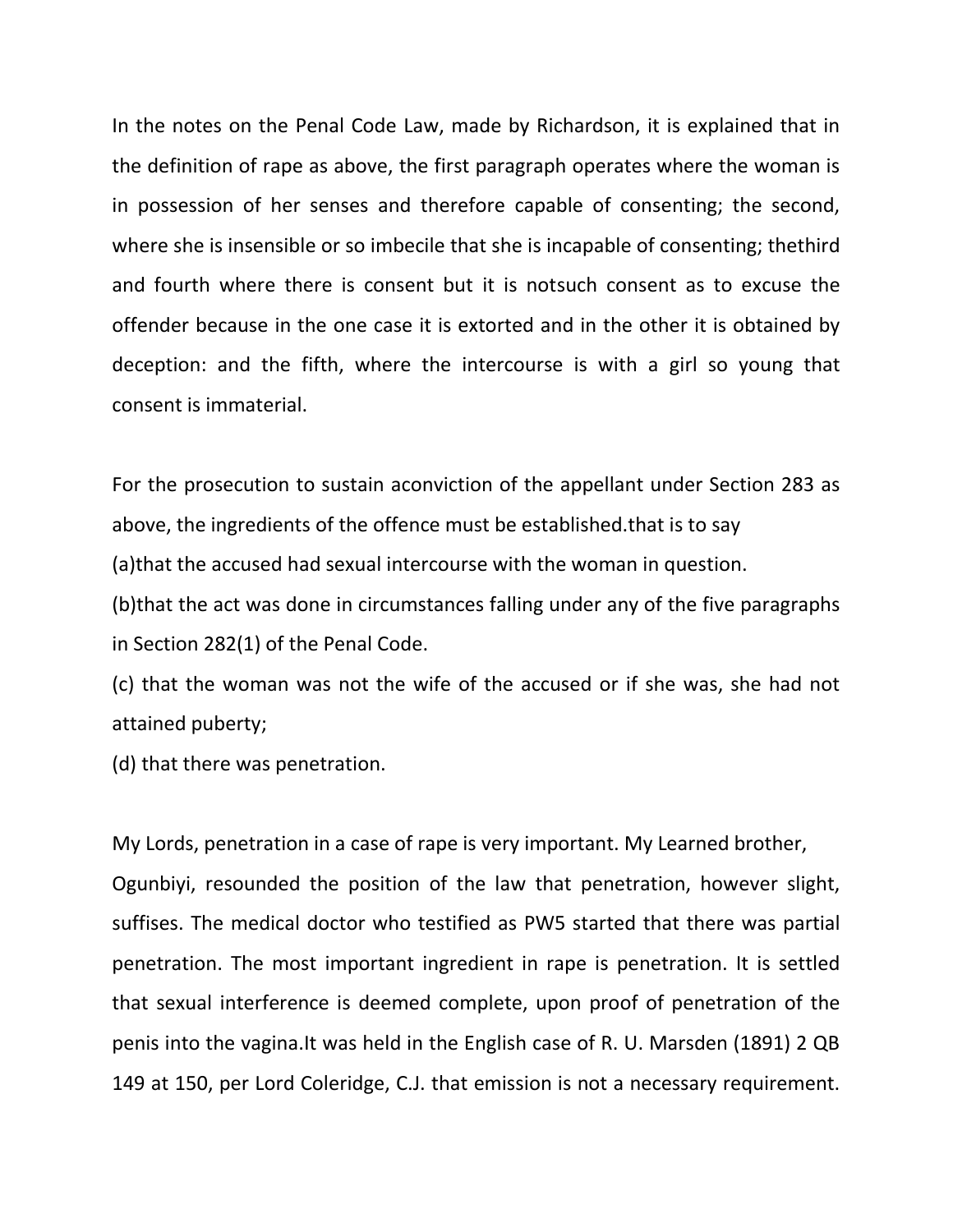Our Nigerian Case law is replete with authorities that even the slightest penetration will be sufficient to constitute the act of sexual intercourse. Thus, even where penetration was proved but not of such a depth as to injure the hymen, it has been held to be sufficient to constitute the crime of rape. See: The State v. Ojo (1980) 2 NCR 391 at 395; Jegede V The State (2001) 7 SCNJ 135 at 141. Thus, discharge of "whitish", "greenish", "reddish" or whatever colour of fluid in a rape offence, is not considered credible evidence for establishing the offence of rape.

On the issue of corroboration of the offence, it should be noted that no law in Nigeria, as of now that says that corroboration is necessary. It is however, desirable to get the evidence of the prosecution strengthened by other implicating evidence against the accused See: Reekie V. The Queen (1954) 14 COACA 501 at 502; State V. Ojo (1980) 2 NCR 391; Ogunbayo V. State (2007) 8 NWLR (Pt.1035) 157.

Corroboration in a rape case, is that evidence which tends to show that the story of the victim, the prosecutrix, it is the accused that committed the crime. Such evidence need not to be direct. It suffices if it corroborates the said evidence in some material particular to the charge in question. Ezegbo V State NCC 7 page 426. Secondly, where the child is a minor of some discernable age, her sworn evidence need no further corroboration. This Court, in the case of Okoyomon V. The State (1973) NSCC, held per Elias, CJN. as follows: "We may observe that in the very recent case of DPP V. Hester (1992) 3 WLR 869, in which there is an authoritative review of nearly all leading authorities on the subject in English Law,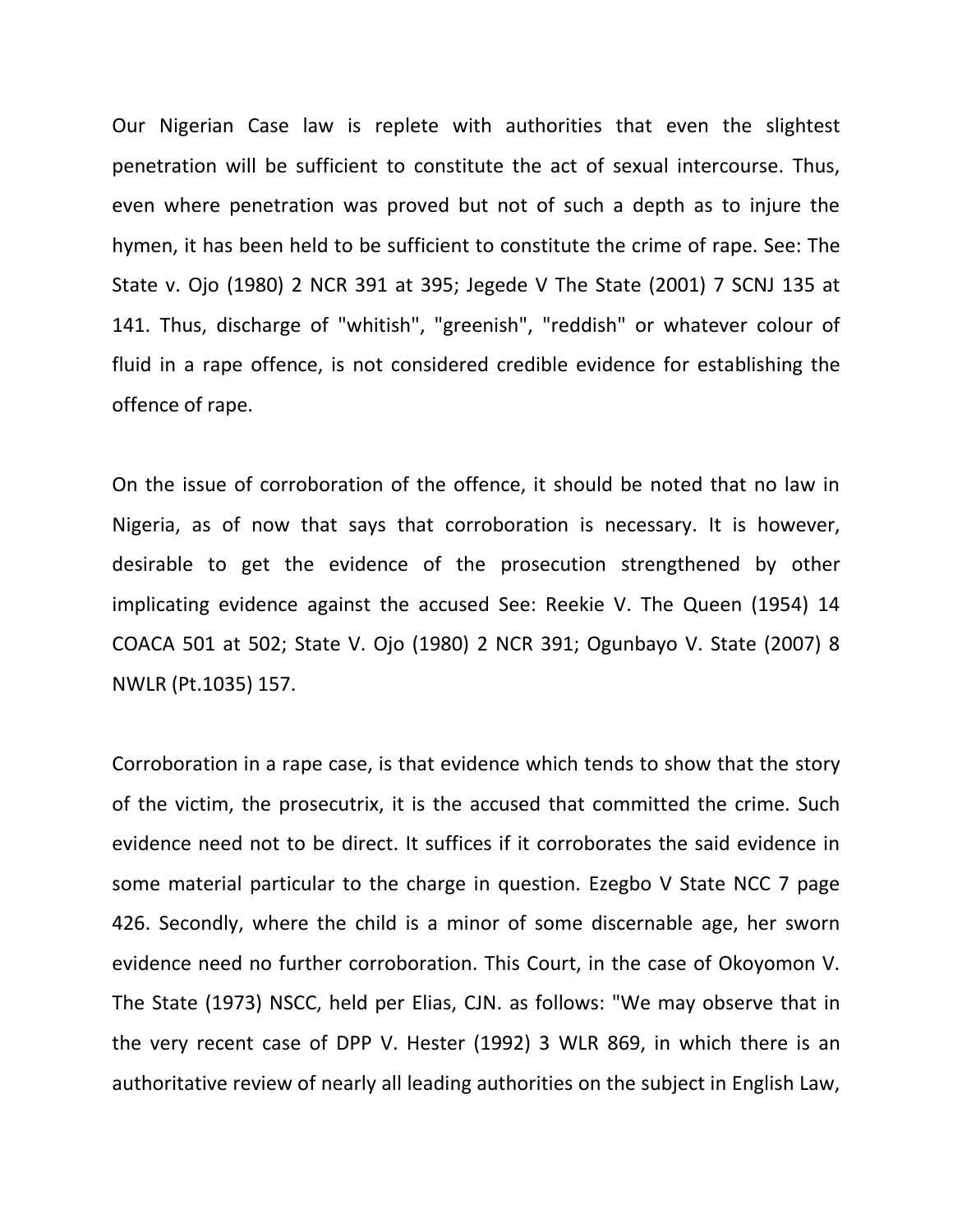the House of Lords held that the unsworn evidence of a child could amount to corroboration of the sworn evidence of another child."

This was in a case where conviction was based mainly on the sworn evidence of two young girls. The prosecutrix was between the age of 11 and 12 years of age.

In the appeal on hand, there was a finding that the prosecutrix was of the age of 12 years when she was victimised. PW2 gave evidence and gave vivid picture of what and how he saw the appellant and his victim on arriving at an uncompleted building where he saw the appellant and the prosecutrix, with the trouser of the appellant at his knee level and was trying to drag it up. The prosecutrix had her pants down. Both were facing each other. Is this not enough corroboration Yes. It is. The Court below found that exhibits B and C were consistent with the evidence of PWS 1 and 2, and corroborated the evidence of the prosecutrix. This is enough to sustain the conviction of the appellant.

For the above and the fuller reasons given by my learned brother, Ogunbiyi, JSC I too find no merit in the appeal which I equally dismiss.

MUHAMMAD SAIFULLAHI MUNTAKA-COOMASSIE, J.S.C.: This is an appeal against the concurrent decisions of the two Lower Courts, the Kano State High Court and the Court of Appeal Kaduna respectively.

The appellant as an accused person in the High Court of Kano State was convicted for rape punishable under Section 283 of the Penal Code.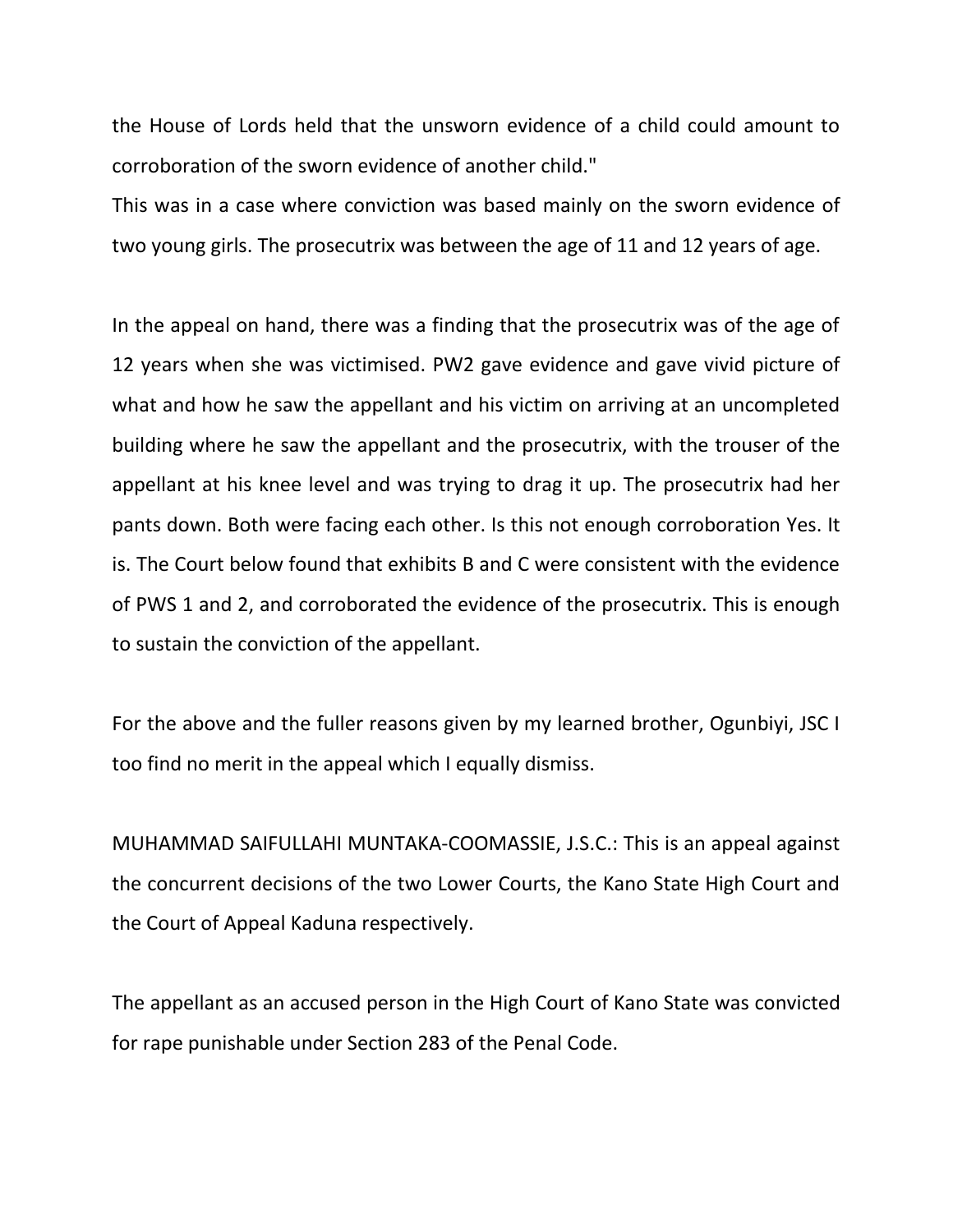Six witnesses testified for the prosecution including the mother of prosecutrix and a medical Doctor.

The trial Court found the appellant guilty and convicted him. After considering the allocutus the Judge proceeded to sentence the appellant to ten years imprisonment commencing from the date of the commission of the offence charged. The trial Court in addition imposed a fine of N10,000.00 on the appellant and in default of payment of which he was to serve an additional one year jail term.

The appellant, un-successfully appealed to the Court of Appeal Kaduna Division herein called the Lower Court.In a unanimous decision of the Lower Court it affirmed the decision of the trial Court and dismissed the appeal.

The appellant still aggrieved and filed a notice of appeal to the Supreme Court. Briefs were duly filed and exchanged.

Both counsel, on behalf of their respective clients adopted their briefs of argument. Two issues each were formulated by the two parties.

My learned brother Ogunbiyi JSC allowed me to have a preview before today of the lead judgment. I entirely agree with her reasoning and reasons for dismissing the appeal.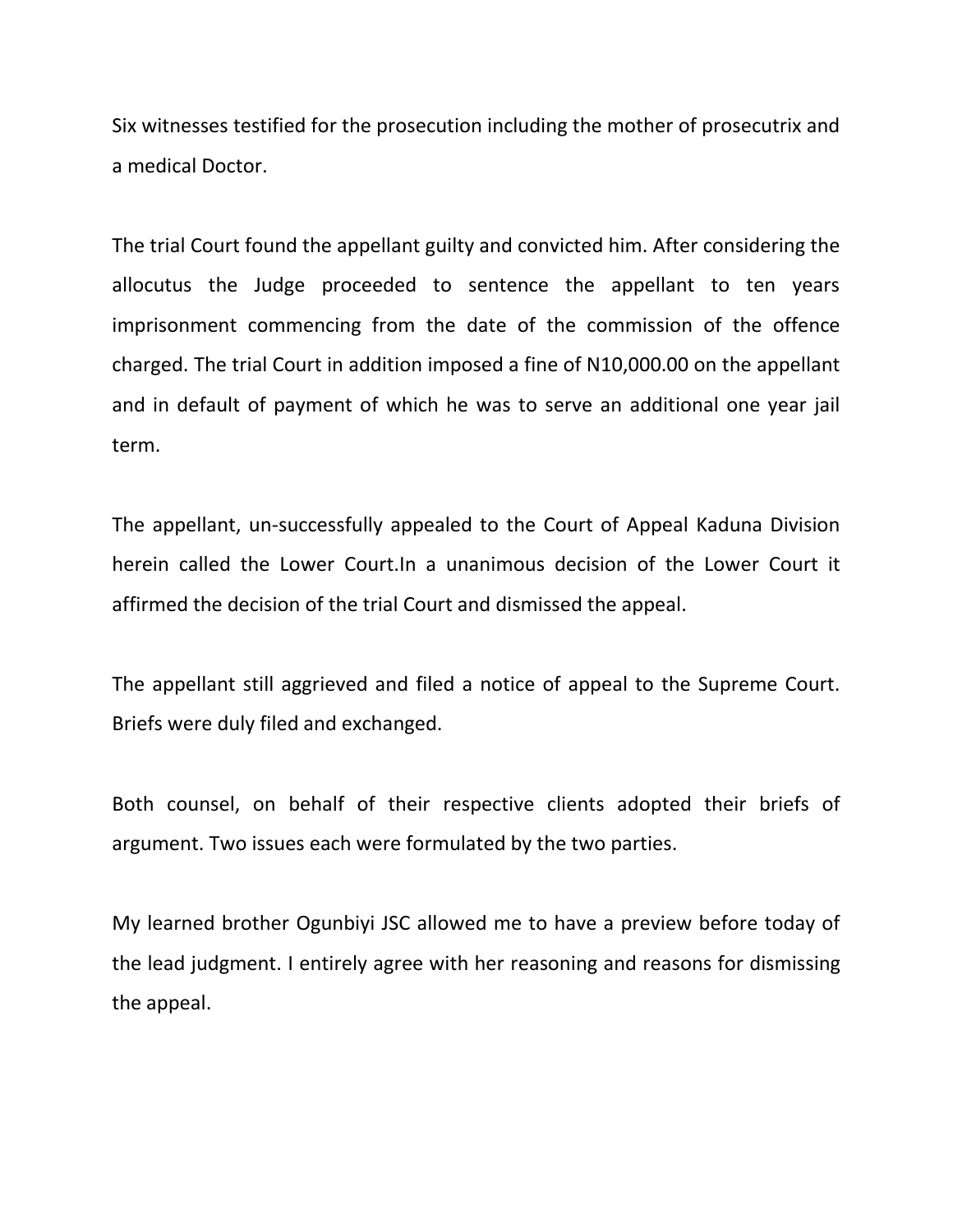I too find no merit in the appeal ad is hereby dismissed. The concurrent judgments of the two Lower Courts are hereby affirmed. Appeal dismissed.

OLABODE RHODES-VIVOUR, J.S.C.: I read in draft the leading judgment delivered by my learned brother Ogunbiyi, JSC. I agree with my lord that both Courts below were correct to convict the Appellant for rape. I intend to say a few words of mine.

Section 282 and 283 of the Penal Code Lawstates on rape as follows:

"282 (1). A man is said to commit rape, who save in the case referred to in Sub-Section (2) has sexual intercourse with a woman in any of the following circumstances-

(a) against her will;

(b) without her consent;

(c) with her consent, when her consent has been obtained by putting her in fear of death or of hurt;

(d) with her consent, when the man knows that he is not her husband and that her consent is given because she believes that he is another man to whom she is or believes herself to be lawfully married.

(e) with or without her consent, when she is under fourteen years of age or of unsound mind.

(2) Sexual intercourse by a man with his own wife is not rape, if she has attained to puberty."

"283. Whoever commits rape shall be punished with imprisonment for life or for any less term and shall also be liable to fine."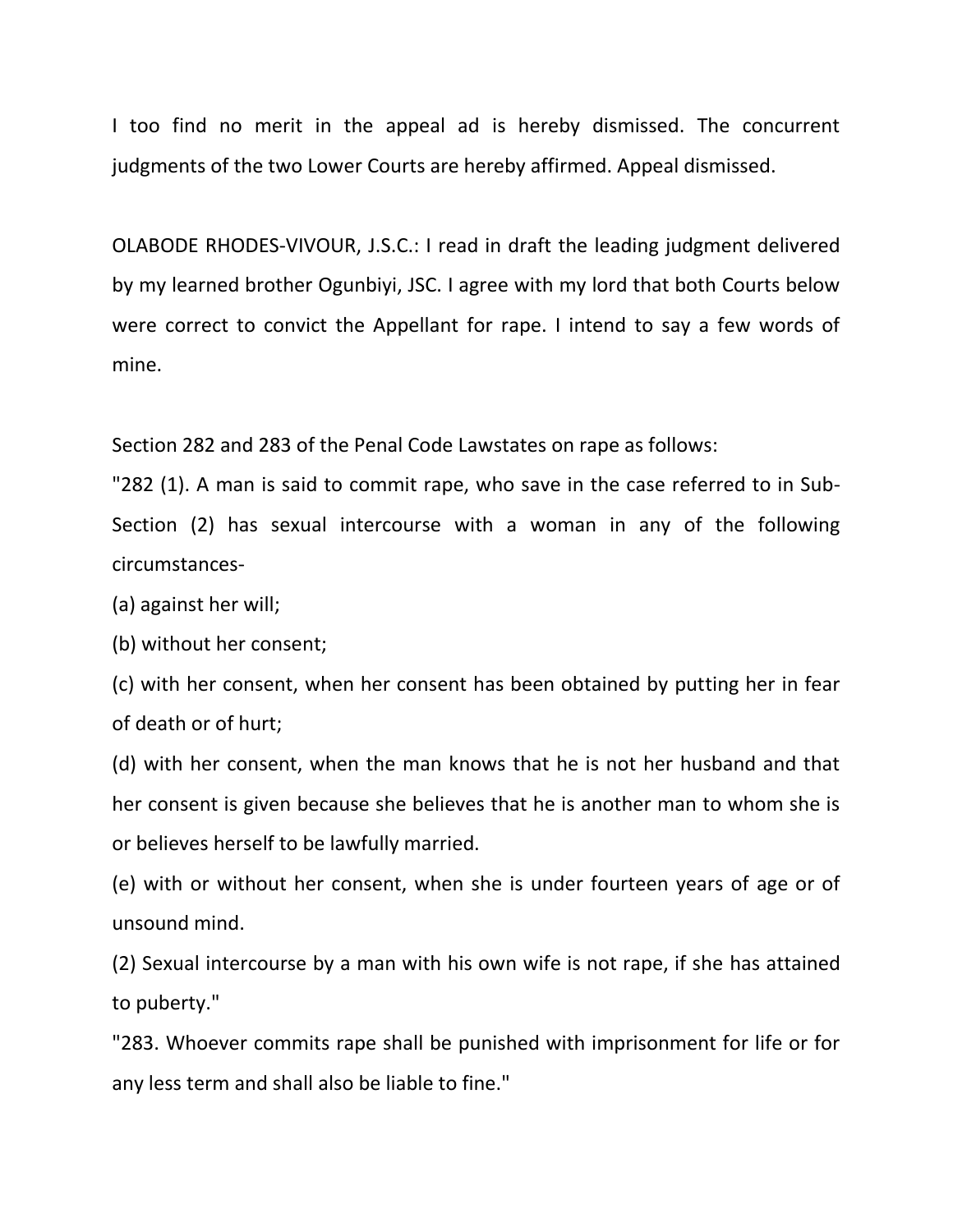### See Okoyomon v State (1973) 1 SC p.21

Under the Penal Code, applicable in the Northern part of Nigeria the offence of rape is committed if a man has sex with a female without her consent. The offence is established once the man's penis penetrates the virgina of the female, no matter how slight the penetration rape is committed. The emission of semen into the vault of the vagina is unnecessary, and if the female is under the age of fourteen her consent is immaterial.

PW1, the young girl raped by the Appellant was raped when she was 9 years old. The identity of the rapist is not in doubt. The Appellant and the young girl were arrested and taken to the Police Station while in the act. See the testimony of PW2. Exhibit A, the Medical Report reveals that PW1's hymen was partially broken. This shows penetration to some extent.

The offence of rape was complete when the Appellant's erect penis slightly penetrated the vault of PW1's vagina and partially ruptured her hymen. The issue of whether PW1 consented is

irrelevant since she was unable to consent, being only 9 years old at the time. It is only if PW1 was 14 years or over that the issue of consent becomes relevant. On the facts before the Courts this is a clear case of rape.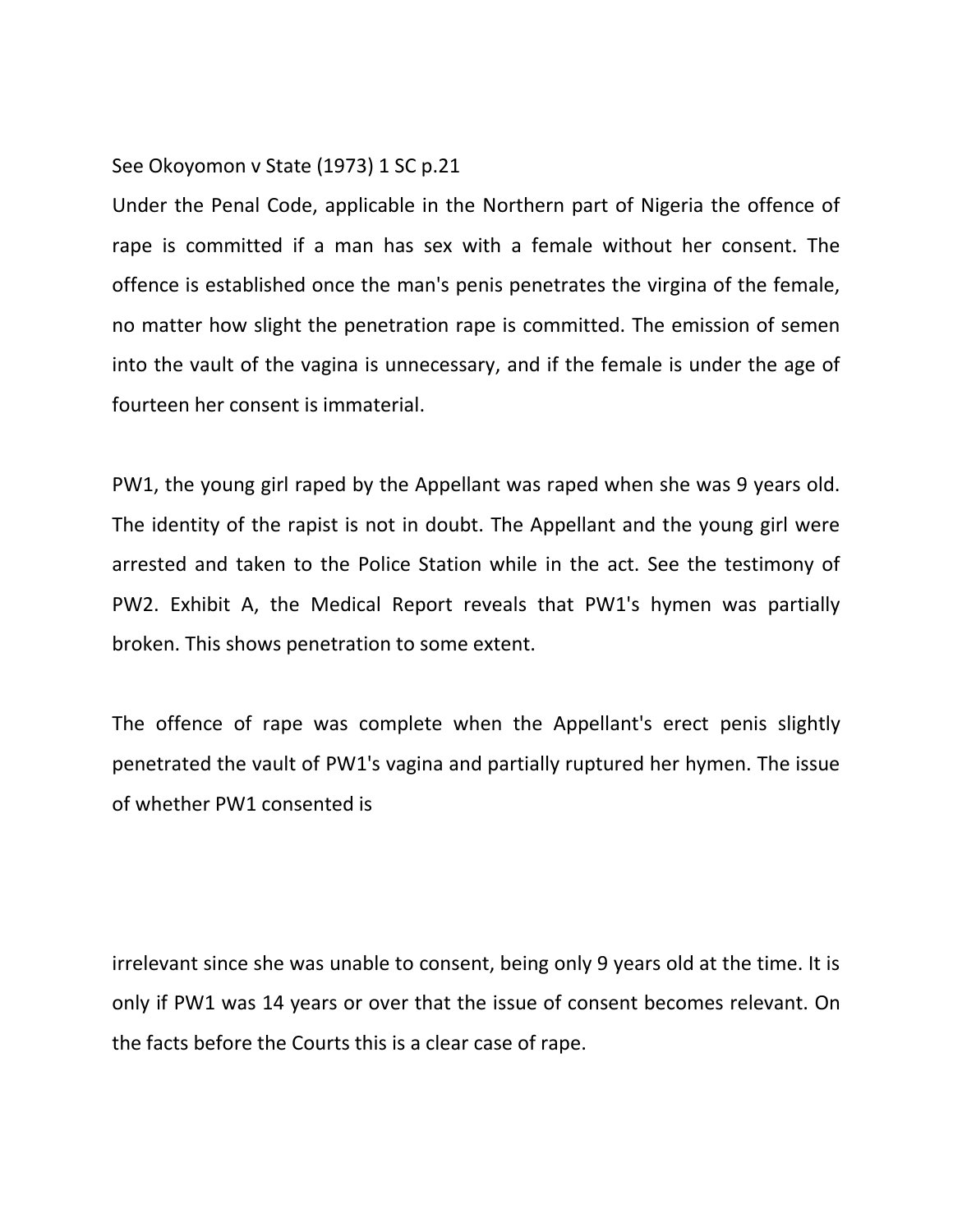For this, and the more detailed reasoning in the leading judgment, both Courts below were correct in finding the Appellant guilty of rape. Appeal dismissed.

CHIMA CENTUS NWEZE, J.S.C.: My Lord, Ogunbiyi, JSC, obliged me with the draft of the leading judgment just delivered now. I agree with the reasoning and conclusion.

The appellants principal plank for impugning the concurrent judgments of the two Lower Courts was that the testimony of the prosecutrix was not corroborated. This is rather curious for, quite apart from her evidence, PW2's testimony confirmed the allegation of the PW1. Indeed, the testimony of PW5, the Medical Doctor, overwhelmingly, confuted the appellants contention. Hear the role of the PW5 in the rape saga: When we examined the vagina of the girl, the main covering was found to be incompletely broken in the centre. Our conclusion is that the victim was raped.

Now, prior to the amendment of Nigeria's Evidence Act in 2011, scholars and other text writers had greeted, with forceful disapprobation, the practice which required corroboration of the evidence of a rape victim, Justice Ngozi Oji, "Proof of Sexual Offences in Nigeria," in UNIZIK Law Journal, Vol 7, No 1, 2010, 302-326; Y. Osinbajo, Cases and Materials on Nigerian Law of Evidence (Lagos: Macmillan Nigeria Publishers Ltd. 1992) 326; T. A. Aguda, Criminal Law and Procedure of the Six Southern States of Nigeria, 756-757; O. S. Oyelede, ''Corroboration," in Akintola and Adedeji (eds), Nigerian Law of Evidence:A Book of Readings (Ibadan: University of Ibadan Press, 2006) 116 etc.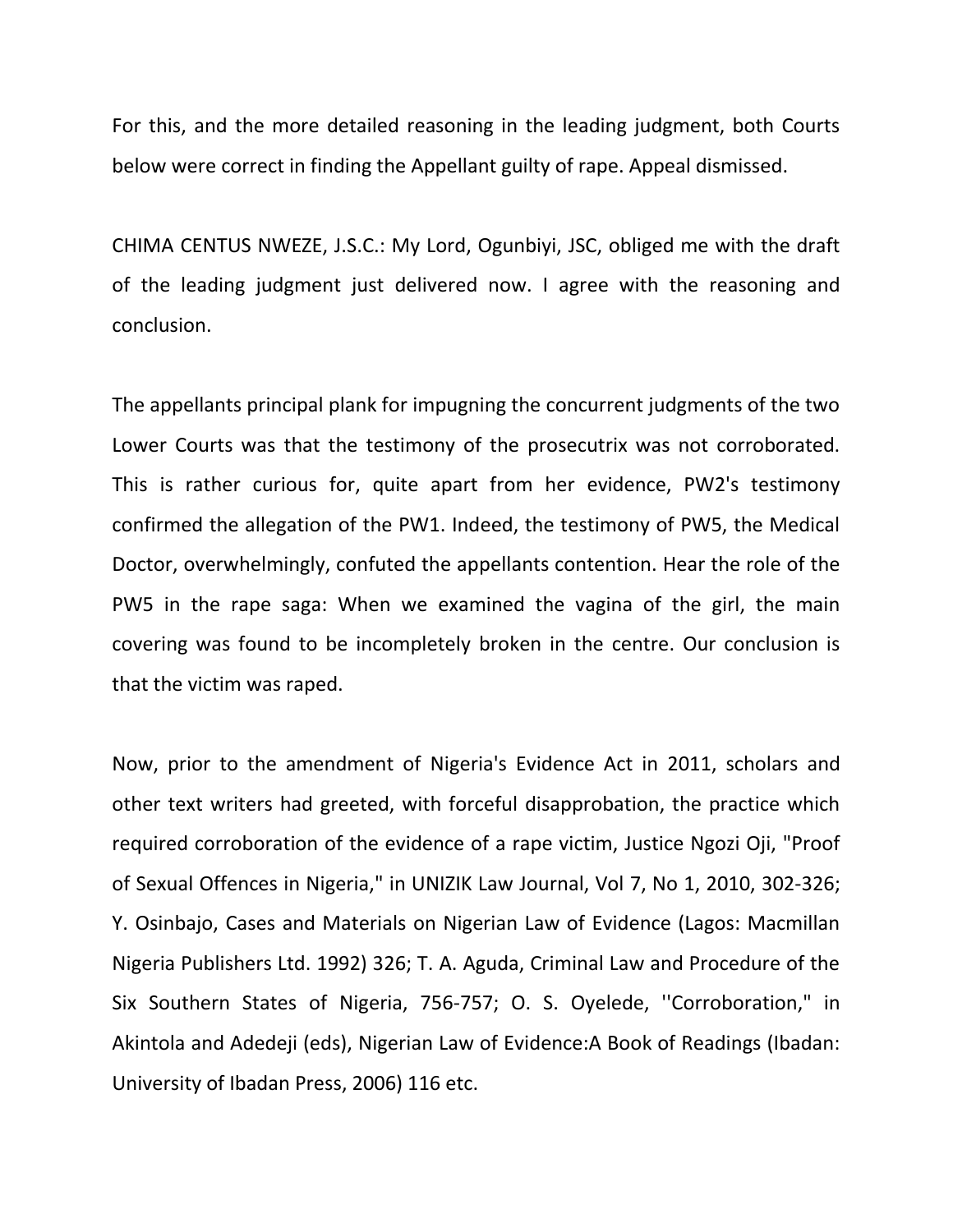Their well-taken reservations, notwithstanding, Courts, still, clung to the practice of requiring corroboration of the evidence of such a prosecutrix, Okpanefe v. State (1969) ANLR 411; Igbine v State (1997) 9 NWLR (pt 519) 101; Iko v State [2001] 14 NWLR (pt 732) 221; Afolalu v State [2010] 16 NWLR (pt 1220) 584; Ndidi v State (2005) 17 NWLR (pt 953) 17. In passing, we acknowledge the beneficial provision of Section 204 of the Evidence Act, 2011 which has, effectively, bowdlerised sexual offences from the corroboration requirement.

Interestingly, in Habibu Musa v State (2013) LPELR -19932 (SC), this Court noted, most perspicaciously, that:

...It has to be restated that in offences of a sexual nature it is very desirable that the evidence of the prosecutrix or complaint (sic, complainant) is buttressed by other pieces of evidence implicating the accused in a substantial way. This does not detract from the fact that the Court is not hindered from convicting an accused on the uncorroborated evidence of the complainant. In the use or corroborative evidence however little or slight it may be there is no rule as to what a corroborative piece of evidence Is and how it can be applied. This is because the trial judge is best suited to make use of the evidence being well situated and having the opportunity and singular privilege of hearing firsthand the witnesses, considering their demeanour including that of the appellant. Also, where there was enough on ground from which the trial judge can reach a decision then there is no need to warn itself of the danger of acting on the uncorroborated evidence of the prosecutrix. That in this case anyway it is not necessary since there was corroborative evidence in the confessional statement,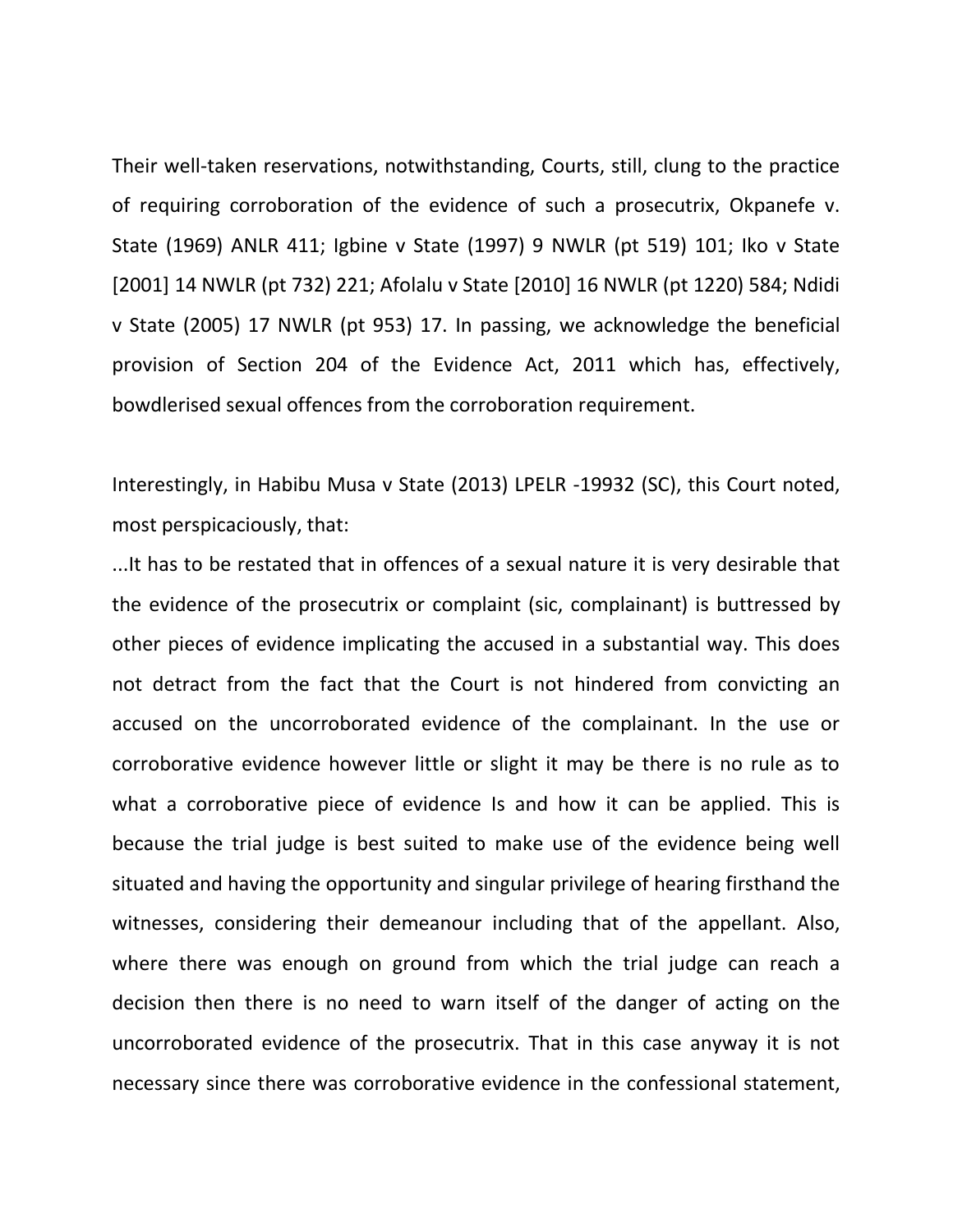the medical report and even the other prosecution witnesses' testimonies which had a flow showing the credibility and veracity in those testimonies. Therefore, in terms of corroboration, there were many to solidify the evidence of prosecutrix. (italics supplied)

The Court cited, with approval, the decision in Ogunbayov. The State (2007) 8 NWLR (pt. 1035) 157. In that case (Ogunbayo v State), Tobi JSC, painstakingly, surveyed the chequered trajectory of rape jurisprudence. His Lordship espoused the beneficial view in Iko v The State [2001] 14 NWLR (pt. 732) 221 that it was not the law that an accused person in a charge of rape could not be convicted on the uncorroborated evidence of the prosecuting. In His Lordship's esteemed view, the proper direction was that it was unsafe to convict on the uncorroborated evidence of the prosecuting. He, first, observed that:

There are two dimensions to the issue of corroboration as decided by the Courts. First, the Courts hold that rape is not an offence inwhich corroboration is required by law and procedure. But the Court should warn itself ofthe danger of convicting an accused on rape in uncorroborated evidence. Second, an accused person cannot be convicted unless the evidence of the prosecuting is corroborated.

I take the case law in that order. In The State v. Ogwudiegwu (1968) NMLR 117, it was held that the offence of rape, in order to secure a conviction, corroboration of the evidence of the complainant implicating the accused is not essential, but a Judge must warn himself of the risk of convicting on the uncorroborated evidence of the complaint.

In Okpanefe v The State (1969) 1 All NLR 420, it was held that by Section 178(5) of the Evidence Act, the Court cannot convict an accused on a charge of rape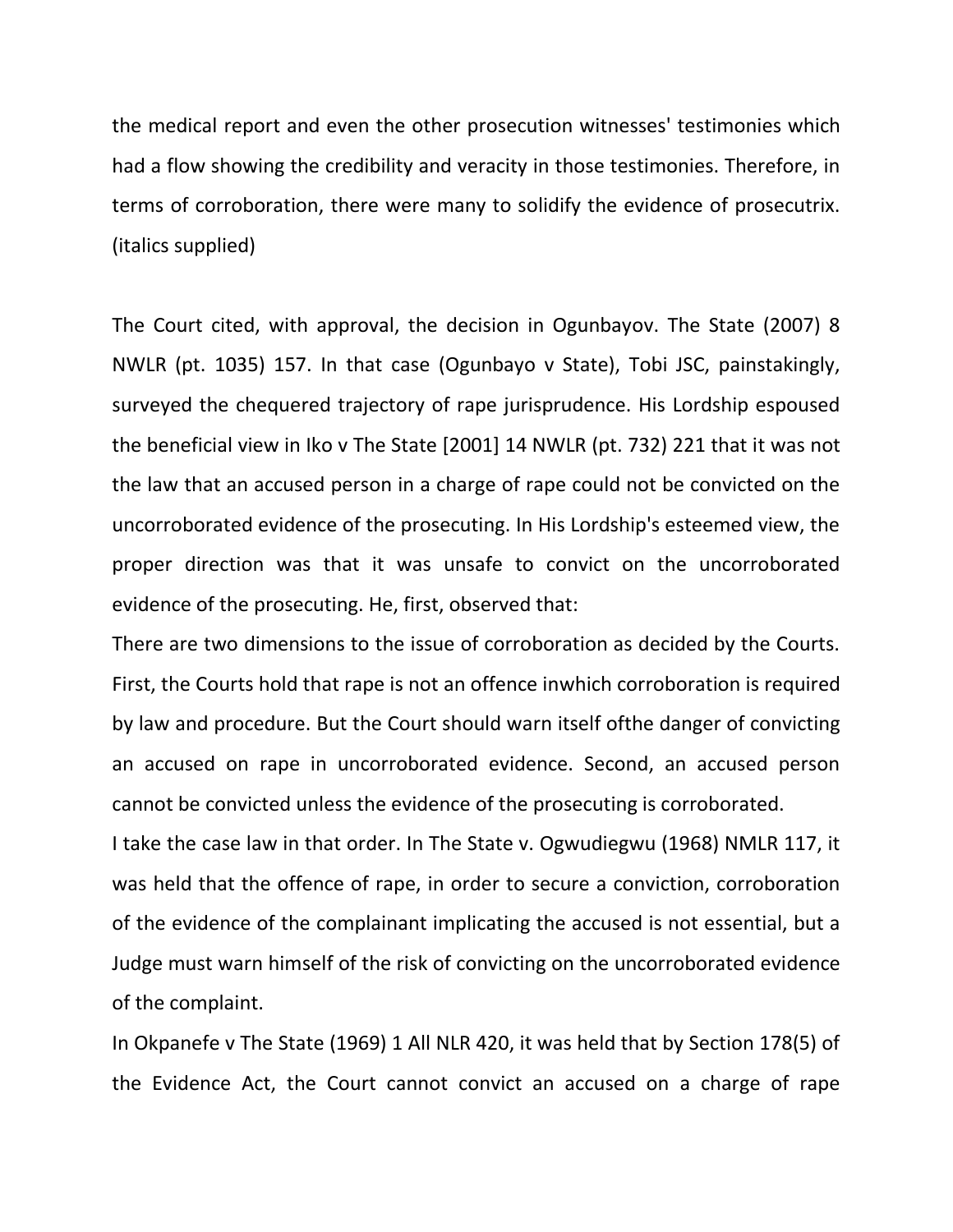without corroboration, and in this regard an early report of the commission of the offence is not tantamount to corroboration. Similarly, in Sambov. The State [1993] 6 NWLR (Pt.300) 399, this Court held ... that it is the law that before the prosecution can secure conviction for the offence of rape, the evidence of the prosecuting (the victim of the rape) must be corroborated in some material particular that sexual intercourse did take place and that it was without her consent.

It was also held that a piece of evidence offered as corroboration for the offence or rape must be (a) cogent, compelling, and unequivocal as to show without more that the accused committed the offence charged:

(b) an independent evidence which connects the accused with the offence charged; and (c) evidence that implicates the accused in the commission of the offence charged. See also Upahar v State (2003) 6 NWLR (Pt.816) 230.

The eminent jurist pointed out most insightfully that:

In Iko v. The State (2001) 14 NWLR (Pt.732) 221 in 2001, eight years after the decision in Sambo, it was held that it is not the rule of law that an accused person in a charge of rape cannot be convicted on the uncorroborated evidence of the prosecuting. The proper direction is that it is not safe to convict on the uncorroborated evidence of the prosecuting. The Court may, after paying due attention to the warning, nevertheless convict the accused person if it is satisfied with the truth of her evidence. This Court also held that the fact that the prosecutrix says that an accused inserted his penis into her vagina is not ipso facto sufficient proof of penetration in the absence of corroboration. Let me take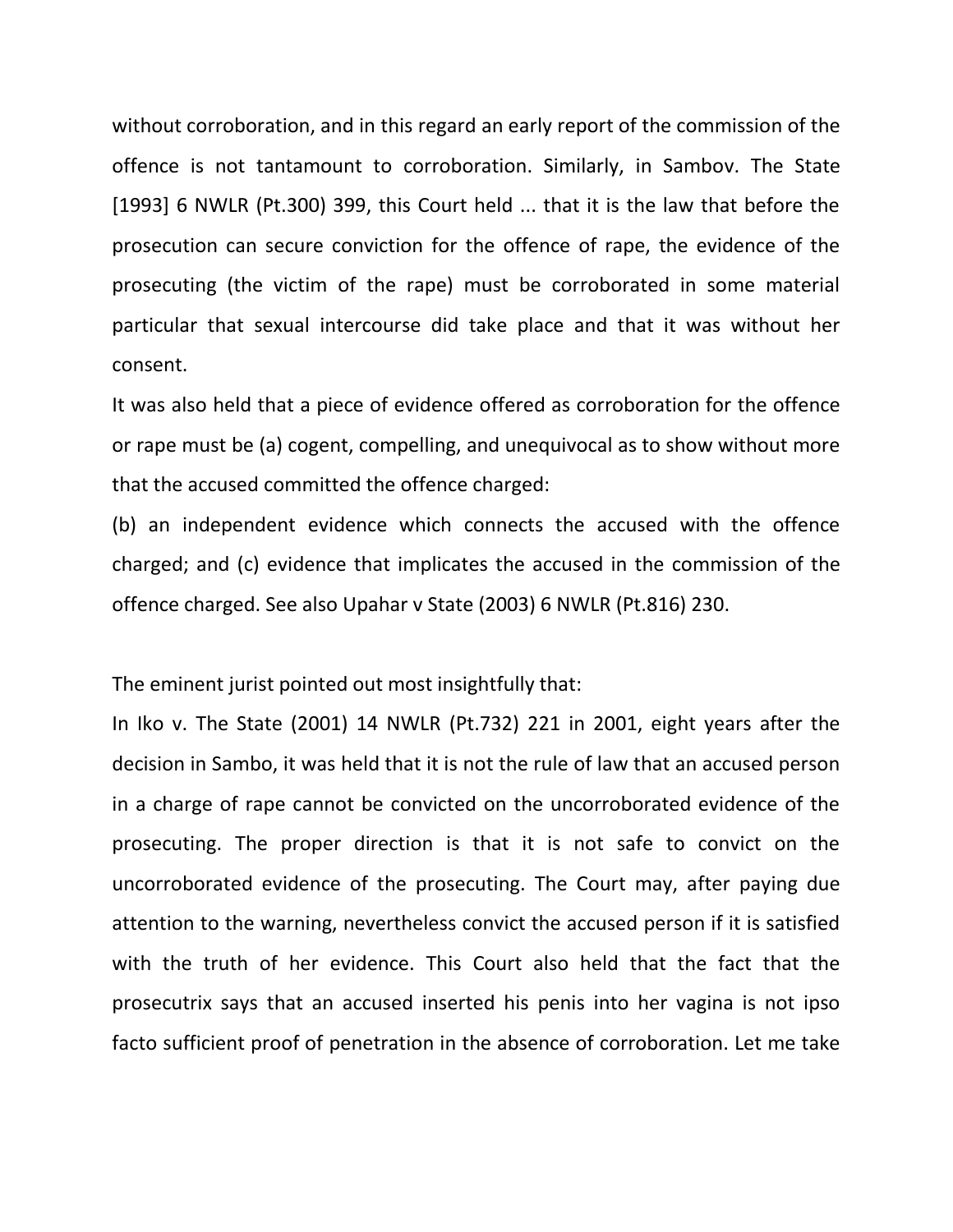here the 'warning business' that the appellate Courts have been given to the trial Judge.(Italics supplied for emphasis)

His Lordship turned to the justification of the English practice on this matter [that was before the amendment of the law in England]. He explained that:

In England where the principle emerged and is applicable, the trial by jury is in force. In view of the fact that the jury convicts, the procedure is that the Judge should warn the Jury of the danger of convicting on the uncorroborated evidence of the complainant. Is that really necessary in Nigeria where the Jury System is no more What is the practical effect of the law expecting the trial Judge to warn himself of the danger of convicting without corroboration If he does not warn himself in reality and writes down in his judgment that he did, how useful is that In the entire truth searching process Is our adjectival law not pretentious here And can law afford to be pretentious

He advanced reasons why the corroboration requirement was unnecessary. Listen to His Lordship's incisive reasoning on this matter:I am not comfortable with the case law that corroboration is necessary to secure conviction of the offence of rape. This is because I see no statute foisting on the prosecution evidence of corroboration before convicting an accused. Section 350 of the Criminal Code Act, Cap. 77 Laws of the Federation of Nigeria, 1990 which is similar to the States Criminal Codes, does not provide that evidence of corroboration is necessary for conviction. And the Criminal Code specifically provides for offence where corroboration is necessary. Rape is not one of such. The above apart,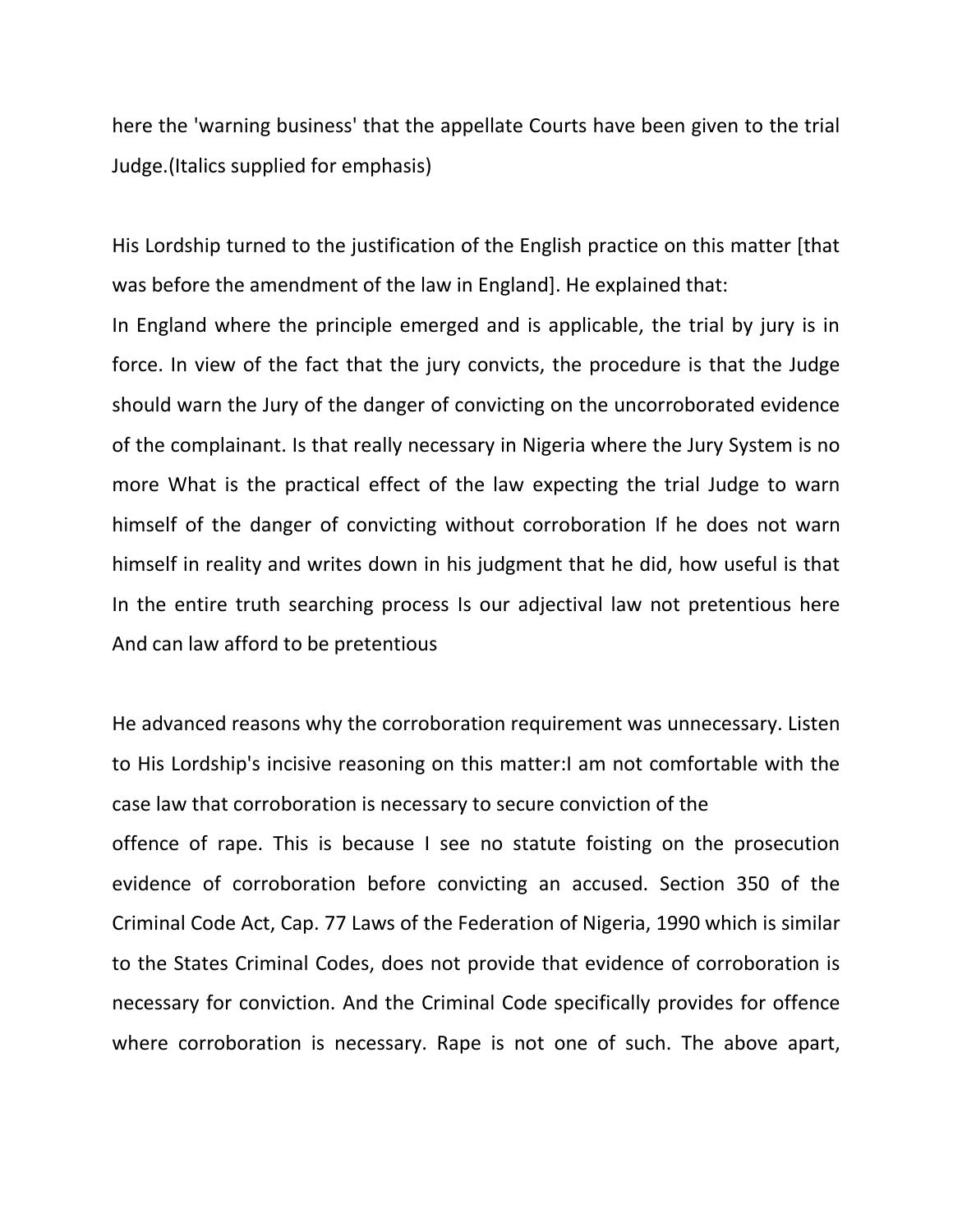neither the Evidence Act nor the Criminal Procedure Act or Code provides for corroboration in the offence of rape. I therefore ask, where did we get that law

The eminent Jurist advanced clues as to the materials from which corroboration could be gleaned. In his views:

...If our adjectival law requires corroboration (a point I am not prepared to concede), then corroboration could be deduced from inter alia the denials of the accused, the last opportunity the accused had to commit the offence, medical evidence of the examination of the prosecuting confirming the allegation of recent forcible coitus and the existence of recent semen in the vagina of the prosecuting directly traced or traceable to the accused.[Italics supplied]

In the instant appeal, the appellant would appear to have underrated the probative value of the unchallenged evidence of PW5, the Medical Doctor. Be that as it may, his attitude to that evidence is immaterial for, in my humble view, the Lower Courts, rightly, concluded that the Prosecution proved the offence of rape under Section 283 of the Penal Code against the appellant beyond reasonable doubt.

It is for these, and the more detailed, reasons in the leading judgement that I, too, shall dismiss this appeal as being unmeritorious. I abide by the consequential orders in the leading judgement.